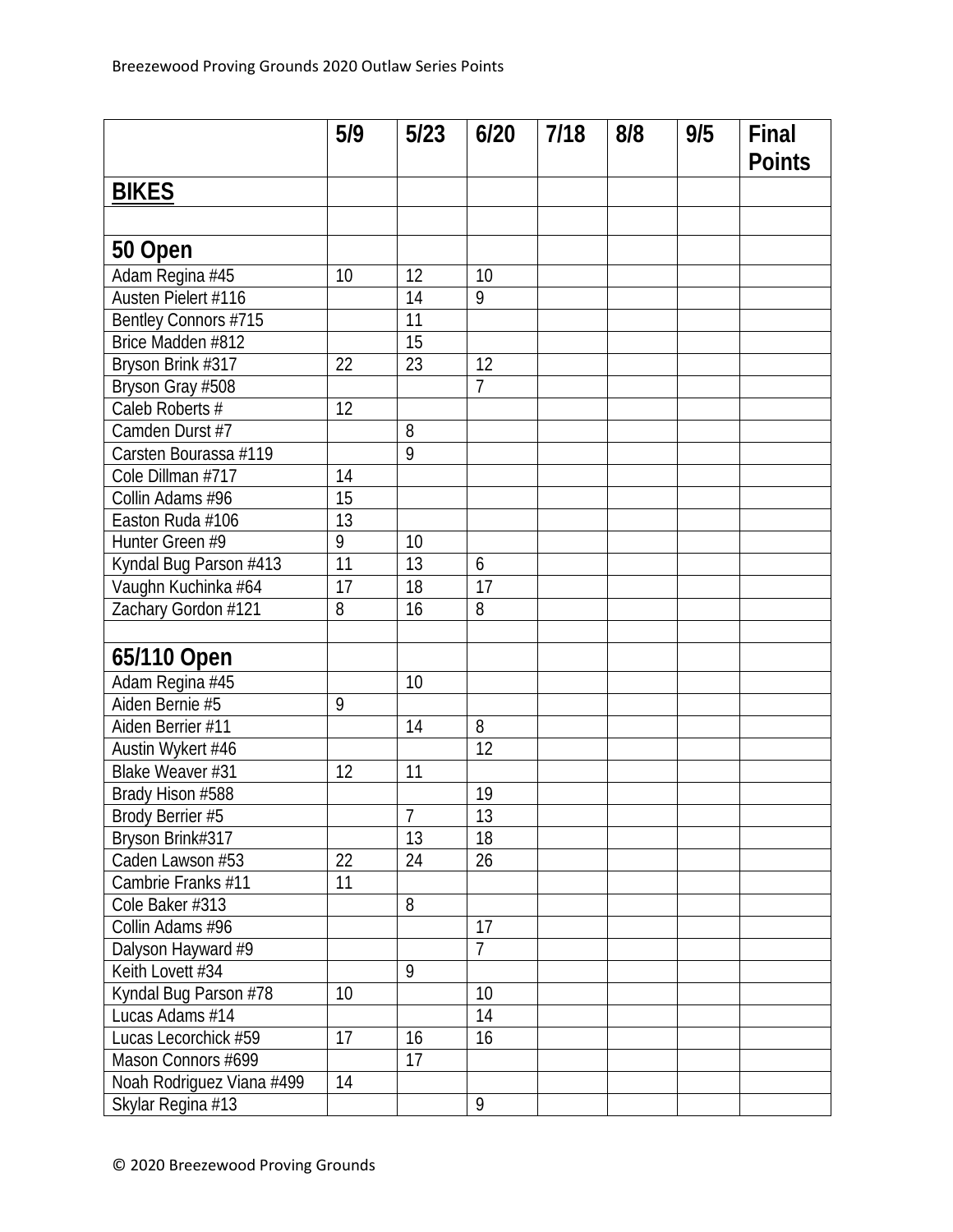| Trenton Vanada #519     | 13 | 12 | 15              |  |  |
|-------------------------|----|----|-----------------|--|--|
| Tripp Sharp #4          |    | 19 |                 |  |  |
| Trystin Gordon #421     |    |    | 11              |  |  |
| Vaughn Kuchinka #64     | 15 | 15 | 21              |  |  |
|                         |    |    |                 |  |  |
| 85/150 Open             |    |    |                 |  |  |
| Brayden Mitchell #105   |    |    | 13              |  |  |
| Brendan Vansant #190    | 20 | 26 | $\overline{20}$ |  |  |
| Bryson Grue #675        |    |    | $\overline{5}$  |  |  |
| Caden Lawson #53        | 8  | 21 | $\overline{17}$ |  |  |
| Caleb Allebaugh #113    | 27 | 31 | 27              |  |  |
| Cameron Bash #36        | 18 | 16 | 18              |  |  |
| Colton McKnight #121    |    | 23 |                 |  |  |
| Devin Charles #7        |    | 9  |                 |  |  |
| Gabe Bove #02           |    | 19 |                 |  |  |
| John Kerr #7            | 9  | 11 | 15              |  |  |
| Levi Ramsey #4          |    |    | 8               |  |  |
| Lucas Colledge #21      | 14 | 15 |                 |  |  |
| Malichi Sudol #21       |    |    | 10              |  |  |
| Mason Devine #35        |    |    | 9               |  |  |
| Nick Festa #843         | 13 | 14 |                 |  |  |
| Parker Nowell #12       | 10 | 13 | 6               |  |  |
| Peyton Hoover #43       | 17 | 12 |                 |  |  |
| R-Jay Dobson #65        |    | 18 |                 |  |  |
| Robert Shuster #831     | 22 | 24 | 22              |  |  |
| Sebastian Carrela #627  | 12 | 8  | 12              |  |  |
| TJ Delawder #407        | 16 | 10 | 11              |  |  |
| Trent Hazelton #723     | 11 | 20 | 19              |  |  |
| Tripp Sharp #4          | 19 | 22 |                 |  |  |
| Wesley Frank #773       | 15 | 17 | 16              |  |  |
| Will Thacker #11        |    |    | 14              |  |  |
|                         |    |    |                 |  |  |
| <b>Kool Boy</b>         |    |    |                 |  |  |
| Austin Dotson #69       |    | 8  |                 |  |  |
| Brady Lanzendorfer #754 |    | 15 | 21              |  |  |
| Brett Ferry #07         |    |    | 16              |  |  |
| Broc Bonamo #221        | 10 | 16 | 8               |  |  |
| Cazmir Drayden #422     |    |    | $\overline{7}$  |  |  |
| Clay Mercer #11         |    |    | 18              |  |  |
| Colton McKnight #121    |    | 13 |                 |  |  |
| Curtis Lussier #219     |    | 20 |                 |  |  |
| Dakota Yeakle #24       | 9  | 10 |                 |  |  |
| Dane Shaw #916          |    | 21 |                 |  |  |
| Dayne Miller #28        | 23 | 23 | 12              |  |  |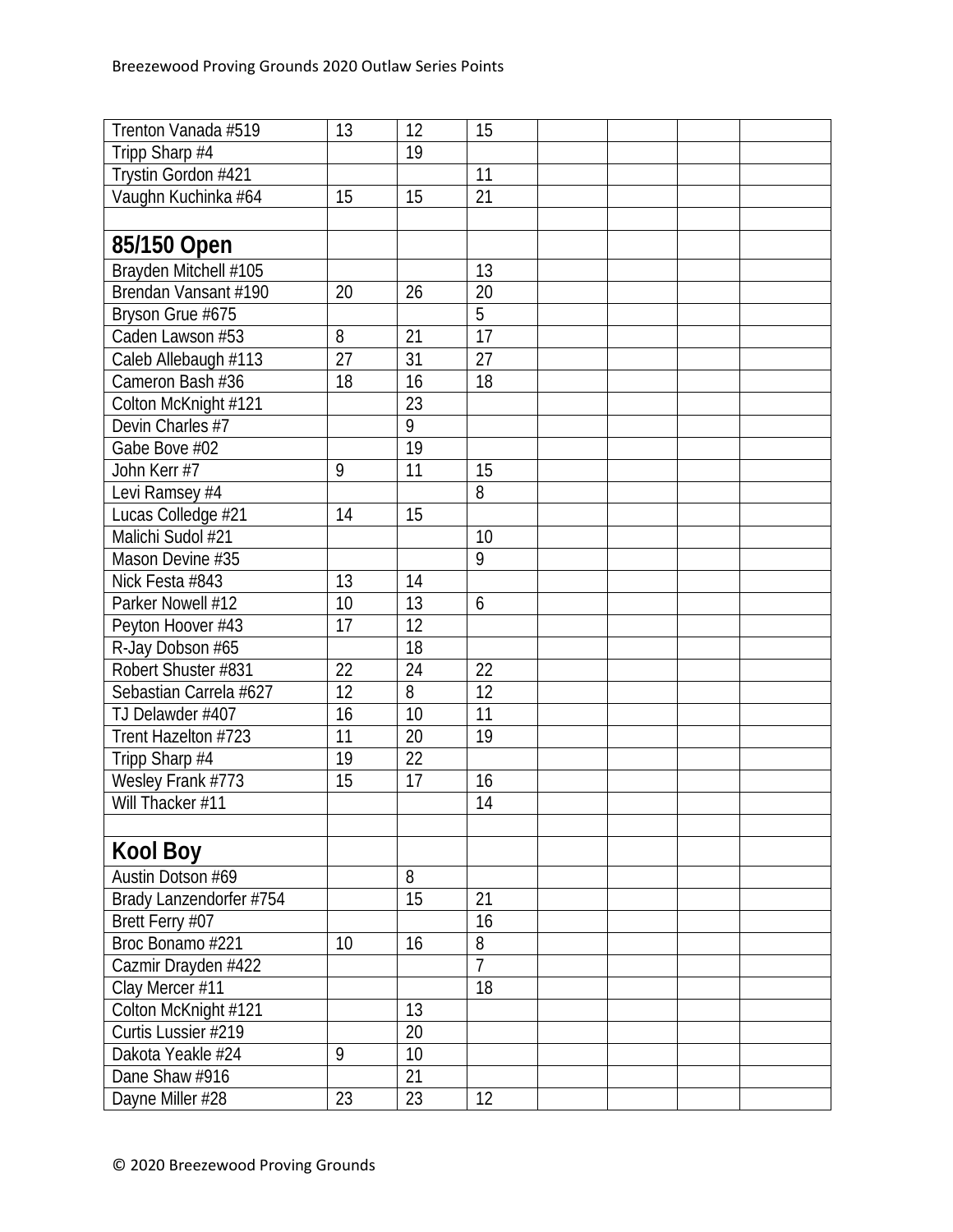| Ezra Fresquez #328      |                |                | 19             |  |  |
|-------------------------|----------------|----------------|----------------|--|--|
| Gage Boden #27          |                | 9              |                |  |  |
| Isaac Frye #1           |                |                | 10             |  |  |
| Jake Golden #606        | 13             |                |                |  |  |
| Jared Scott #42         | 16             | 17             | 11             |  |  |
| JJ Kuti #455            |                |                | 9              |  |  |
| John Festa #843         | 18             |                |                |  |  |
| Kyle Cunningham #219    | 12             | 14             | 17             |  |  |
| Marcus Everly #13       | 15             | 28             | 13             |  |  |
| Matthew Vansant #189    |                |                | 26             |  |  |
| Rhyan Alves #203        |                | 12             |                |  |  |
| Robert Shuster #831     | 14             | 19             | 15             |  |  |
| TJ Notarianni #4        |                | 18             | 14             |  |  |
| Trenton Fitz #509       |                |                | 6              |  |  |
| Tripp Sharp #4          | 11             |                |                |  |  |
| Zander Connors #57      |                | 11             |                |  |  |
|                         |                |                |                |  |  |
| <b>Two Stroke Open</b>  |                |                |                |  |  |
| Adam Harilla #188       |                |                | 10             |  |  |
| Alexander Bonner #977   | 9              | $\overline{7}$ |                |  |  |
| Barry Underwood #88     |                |                | 6              |  |  |
| Ben Dolphin #x          | 6              |                |                |  |  |
| Bubba Bennett #17       | 17             | 13             | 15             |  |  |
| Dawson Ziegler #18      |                | 6              |                |  |  |
| Donovan Crocker #336    | 10             |                |                |  |  |
| Hunter Shriner #20      |                | 15             |                |  |  |
| Jason Trevenen #74      |                | 11             |                |  |  |
| Kaz Thompson #335       | 8              | 8              |                |  |  |
| Nicholas Luzdtke #7     | $\overline{7}$ |                | $\overline{7}$ |  |  |
| Ralph Rouso #875        | 12             |                |                |  |  |
| Ryan Love #795          |                | 10             |                |  |  |
| Ryan Mikulsky #109      |                |                | 8              |  |  |
| Skylar Whittington #352 |                | 20             |                |  |  |
| Tyler Hahn #33          |                | 9              |                |  |  |
| Wyatt Johnson #11       |                | 12             |                |  |  |
|                         |                |                |                |  |  |
| Women Open              |                |                |                |  |  |
| Alyssa Cobb #214        | 6              | $\overline{7}$ | $\overline{7}$ |  |  |
| Amber Kesner #339       | $\overline{9}$ |                |                |  |  |
| Cassie Rupp #09         | 10             | 14             | 9              |  |  |
| Elexis Hauck #920       |                | $\overline{9}$ |                |  |  |
| Erin Dillman #927       | 12             |                |                |  |  |
| Kourtney Skinner #5     | 8              |                |                |  |  |
| Kyndal Bug Parson #78   | $\overline{1}$ | 6              | 6              |  |  |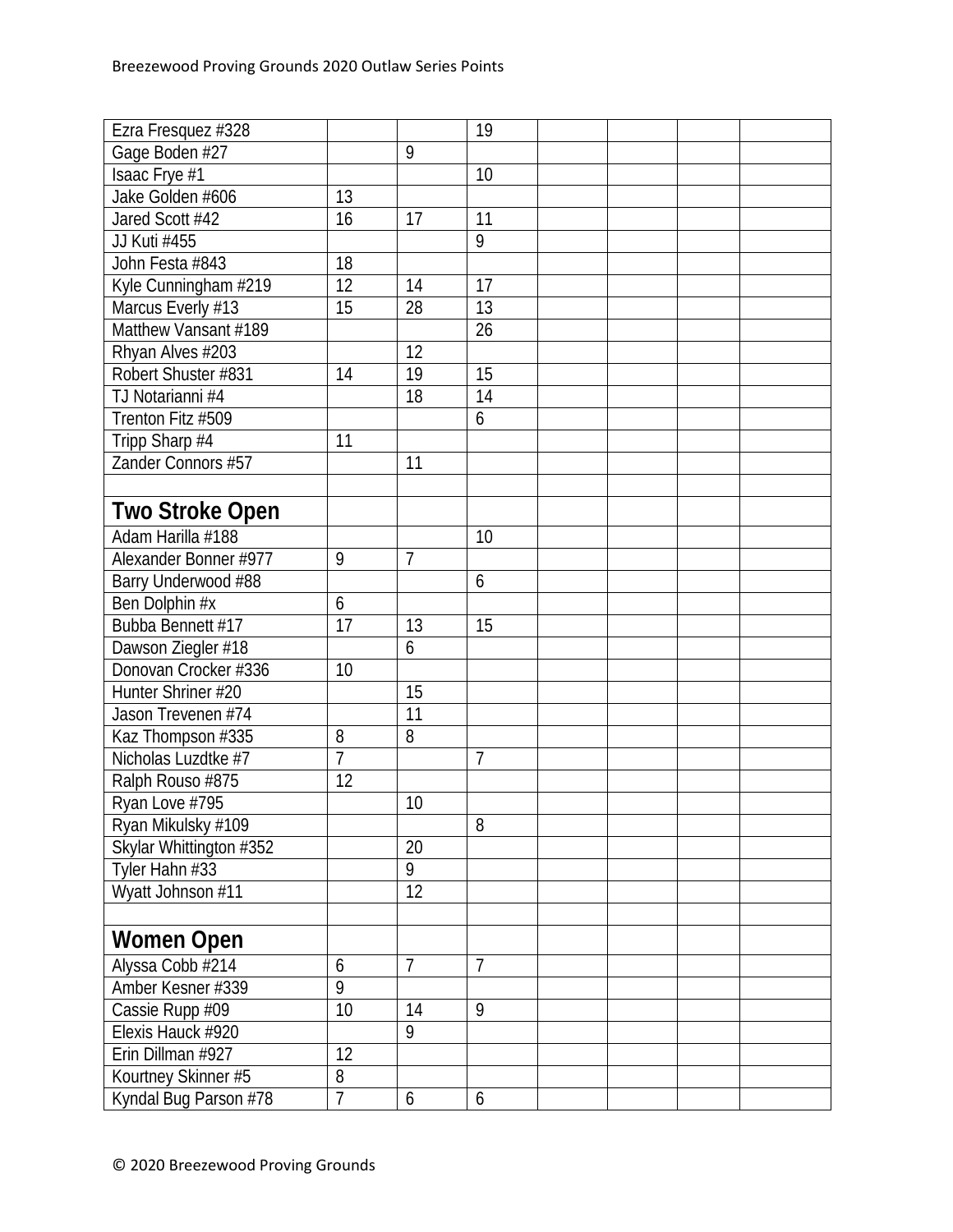| Sam Waldrop #336        |                  |                  | 14               |  |  |
|-------------------------|------------------|------------------|------------------|--|--|
| Tiffany Fanala #32      | 17               |                  |                  |  |  |
|                         |                  |                  |                  |  |  |
| <b>Open Trophy</b>      |                  |                  |                  |  |  |
| Adam Miller #57         |                  | 5 <sup>th</sup>  |                  |  |  |
| Andrew Lisovich #11     |                  |                  | 10 <sup>th</sup> |  |  |
| Anthony Hollis #114     |                  |                  | 3 <sub>rd</sub>  |  |  |
| Ben Cunningham #1       | 2 <sub>nd</sub>  |                  |                  |  |  |
| Brandon Slebodnick #404 | 13 <sup>th</sup> |                  |                  |  |  |
| Chance Watro #97        | 5 <sup>th</sup>  |                  |                  |  |  |
| Chase Linaweaver #727   | 11 <sup>th</sup> | <b>9th</b>       | 4th              |  |  |
| Chucky Hrupovich #09    | 10 <sup>th</sup> | 8 <sup>th</sup>  |                  |  |  |
| Cody Andrews #50        |                  | 2 <sub>nd</sub>  |                  |  |  |
| Cristofer Duran #96     | 4 <sup>th</sup>  | 3 <sub>rd</sub>  |                  |  |  |
| Dawson Speedy #32       |                  |                  | 7 <sup>th</sup>  |  |  |
| Devin Lykens #665       |                  |                  | 1 <sup>st</sup>  |  |  |
| Dylan Coon #78          | <b>9th</b>       | 6 <sup>th</sup>  | 5 <sup>th</sup>  |  |  |
| Jason Borosky #183      | 6 <sup>th</sup>  |                  |                  |  |  |
| John Festa #843         | 14 <sup>th</sup> |                  |                  |  |  |
| Joshua Dixon #741       |                  | 11 <sup>th</sup> | 8 <sup>th</sup>  |  |  |
| JR Ctlurn #3            | 7 <sup>th</sup>  |                  |                  |  |  |
| Justin Peters #68       |                  | 10 <sup>th</sup> |                  |  |  |
| Kenny Hadrey #1         | 1 <sup>st</sup>  | 1 <sup>st</sup>  |                  |  |  |
| Logan Bishop #925       |                  |                  | 6 <sup>th</sup>  |  |  |
| Michael Payne #21       | 12 <sup>th</sup> |                  |                  |  |  |
| Nick Richardson #45     | 8 <sup>th</sup>  | 7 <sup>th</sup>  |                  |  |  |
| Paul Mosko #153         |                  | 12 <sup>th</sup> | <b>9th</b>       |  |  |
| Randy Lawson #209       | 3 <sup>rd</sup>  |                  |                  |  |  |
| Richard Amari #7        |                  | 4 <sup>th</sup>  |                  |  |  |
| Tyler Helwig #13        |                  |                  | 2 <sub>nd</sub>  |  |  |
|                         |                  |                  |                  |  |  |
| 250 Beginner            |                  |                  |                  |  |  |
| Adam Havrilla #188      |                  |                  | 21               |  |  |
| Adam J #1               | 8                |                  |                  |  |  |
| Adam Zimmerman #112     |                  |                  | 12               |  |  |
| Alan Graham #705        |                  | 23               | 28               |  |  |
| Andrew Homack #381      |                  |                  | 20               |  |  |
| Anthony Hile #415       |                  |                  | 9                |  |  |
| Austin Crouse #54       |                  |                  | 22               |  |  |
| Austin Dotson #69       |                  | 10               |                  |  |  |
| Austin Monroe #6        | 10               |                  | 11               |  |  |
| Austin Stoll #27        |                  |                  | 9                |  |  |
| Barry Underwood #88     |                  |                  | $\overline{7}$   |  |  |
| Ben Heltman #04         |                  | 21               |                  |  |  |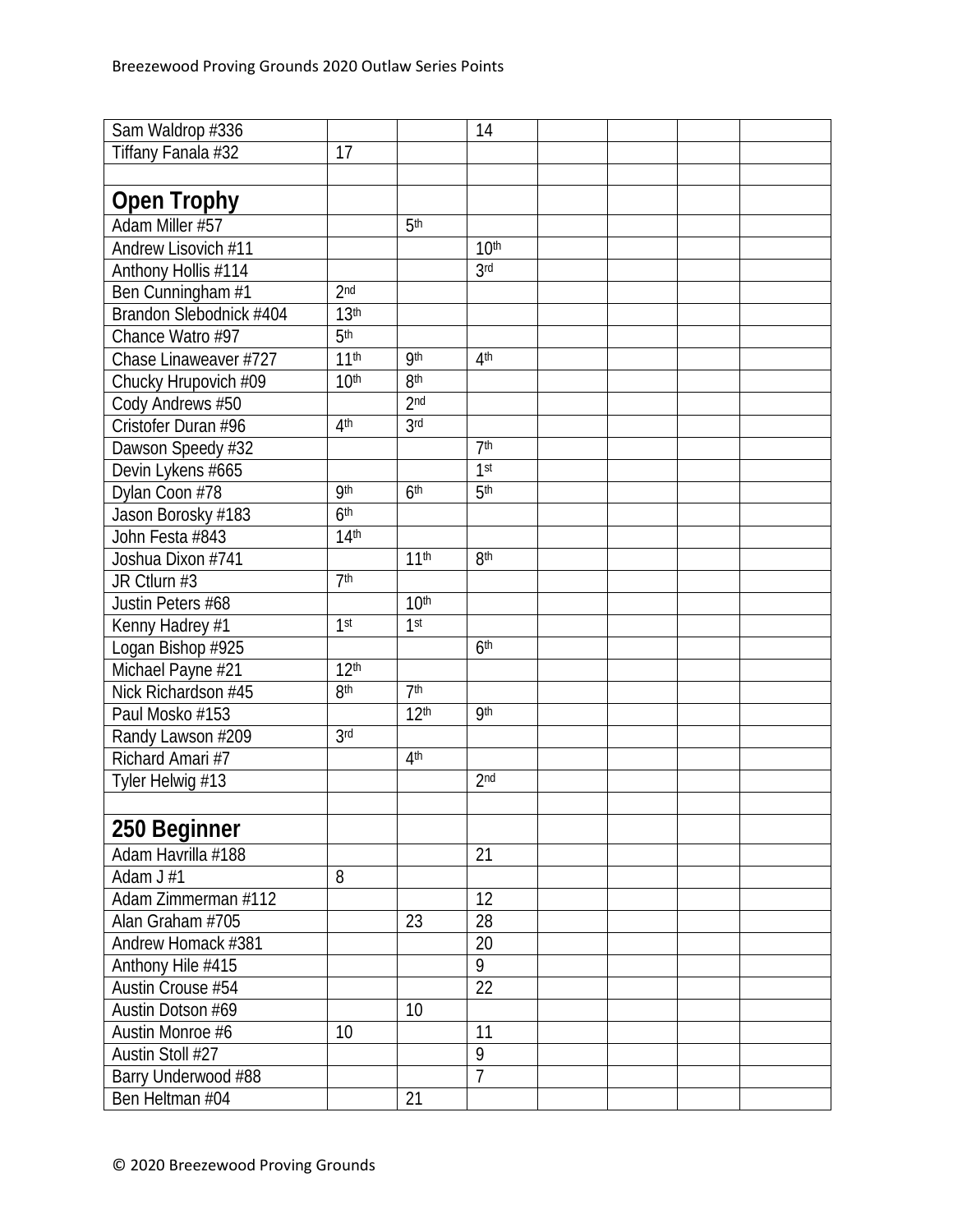| Bill Dick #219         | 19              | 16              |                 |  |  |
|------------------------|-----------------|-----------------|-----------------|--|--|
| Blake Lincoln #x       |                 |                 | 32-1st          |  |  |
| Bobby Triplett #127    | 24              |                 |                 |  |  |
| Bobby Triplett #127    |                 | 25              | 22              |  |  |
| Brad Coulter #320      |                 |                 | $\overline{7}$  |  |  |
| Brandon Pritchard #71  | 13              | 16              | 18              |  |  |
| Brandon Slebonick #404 | $25-3rd$        |                 |                 |  |  |
| Brennon Mikulsky #116  |                 | 25              | $25-3$ rd       |  |  |
| Brett Cruikshank #21   |                 | $\overline{12}$ |                 |  |  |
| Brett Ferry #07        |                 | 21              |                 |  |  |
| Brice Cook #426        |                 |                 | $\overline{27}$ |  |  |
| Broc Bonamo #221       | 33-3rd          | 26              | 19              |  |  |
| Brock Jumper #112      |                 | $34-1$ st       |                 |  |  |
| Bryer Wepten #101      |                 | 9               |                 |  |  |
| Caleb Allebaugh #113   | $35-2nd$        | $29-2nd$        |                 |  |  |
| Carl Davenport #88     |                 |                 | 14              |  |  |
| Carlos Barrera #577    |                 | 20              |                 |  |  |
| Casey Reynolds #585    | 7               |                 |                 |  |  |
| Chad Brindle Jr # 345  |                 |                 | 23              |  |  |
| Chris Fowler #153      |                 |                 | 20              |  |  |
| Clay Mercer #11        |                 |                 | $36-1st$        |  |  |
| Cody Andrews #50       |                 | $34-1st$        |                 |  |  |
| Cody Hallett #600      | 16              |                 |                 |  |  |
| Cody Hill #322         |                 | 18              |                 |  |  |
| Cody Kutz #111         | 21              |                 | 26              |  |  |
| Cole Granger #94       |                 |                 | 16              |  |  |
| Cole Green #911        | 13              |                 |                 |  |  |
| Cole Minovich #301     |                 | 9               |                 |  |  |
| Corbin Joshua #32      | 15              |                 |                 |  |  |
| Cory Thornton #2c      | $\overline{11}$ | 12              | 10              |  |  |
| Curtis Lussier #219    |                 | $27 - 3$ rd     |                 |  |  |
| Dakota Kidd #108       |                 |                 | 8               |  |  |
| Dakota Yeakle #24      | 20              |                 |                 |  |  |
| Dalton Lemin #502      | 18              |                 | $27-2nd$        |  |  |
| Damian Hensley #10     |                 | 19              |                 |  |  |
| Dane Shaw #916         | 25              | 22              |                 |  |  |
| Daniel Reinhardt #18   |                 | 15              |                 |  |  |
| David Wood #111        |                 | 14              | 22              |  |  |
| Dawson Speedy #32      |                 | 22              | 18              |  |  |
| Dawson Ziegler #18     |                 | 21              |                 |  |  |
| Derek Richards #10     |                 | 24              | 20              |  |  |
| Devin Halaburda #120   | $40-1$ st       |                 |                 |  |  |
| Devin Wakefield #53    |                 | 17              | 12              |  |  |
| Dillon Wakefield #110  |                 |                 | 11              |  |  |
| Donovan Crocker #336   | 19              |                 |                 |  |  |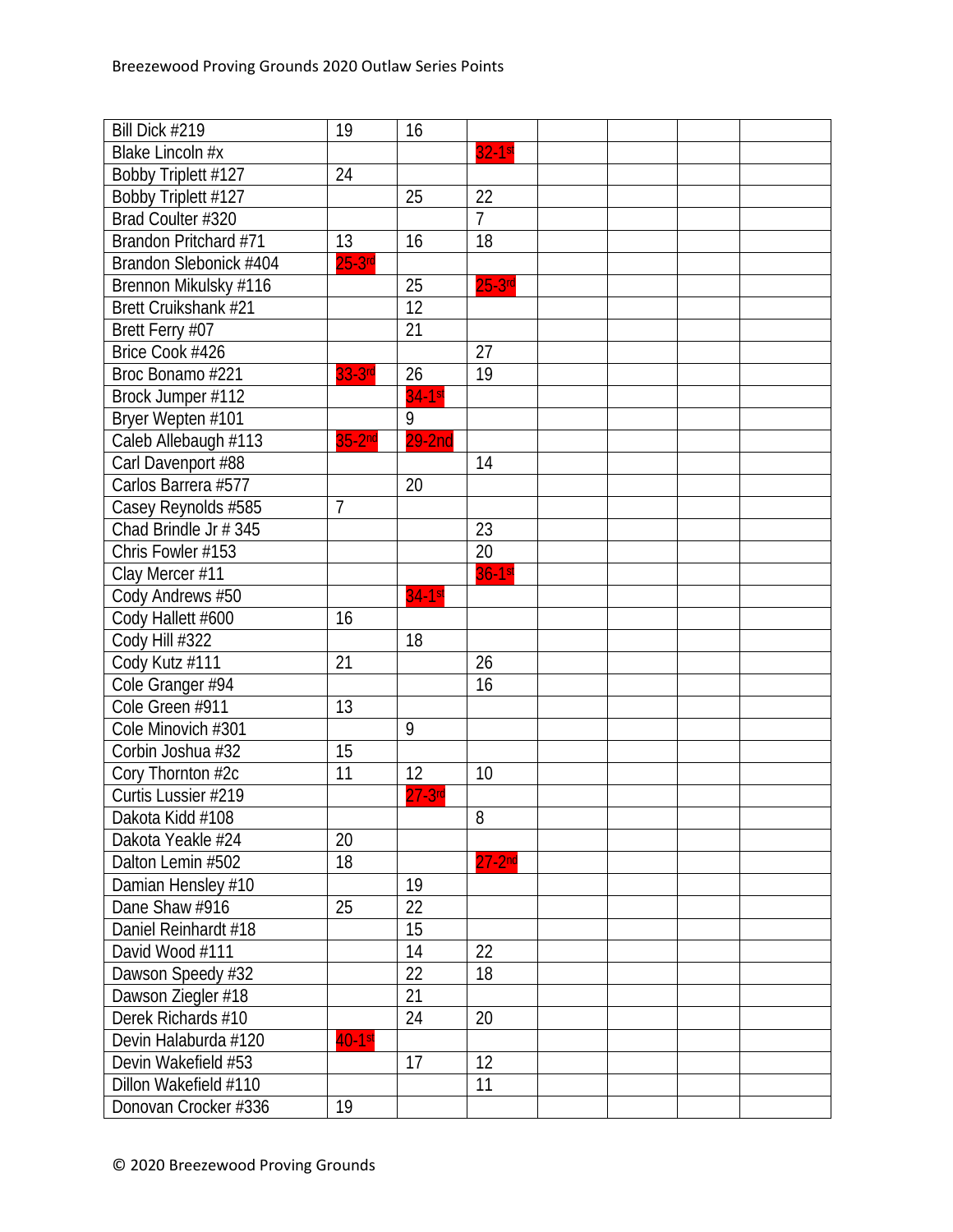| Douglas Fitzhenry #738 | 15             |           |                 |  |  |
|------------------------|----------------|-----------|-----------------|--|--|
| Drew Emerick #37       | 28             |           |                 |  |  |
| Dylan Terney #726      |                |           | 10              |  |  |
| Eavn Nucci #711        |                |           | 13              |  |  |
| Eli Hajjar #23         | 11             |           |                 |  |  |
| Eric Pena #23          | 24             |           |                 |  |  |
| Eric Swiger #107       |                | 17        |                 |  |  |
| Ferdy Sosa #259        | 17             | 26        |                 |  |  |
| Gideon Smith #33       |                | 18        |                 |  |  |
| Greg Seltzer #10       | 29             | $29-2nd$  | $29-3$ rd       |  |  |
| Hunter Shannon #5      | 26             | 19        | 16              |  |  |
| Isaac Frye #1          |                |           | 23              |  |  |
| Jaime Saiz #292        |                |           | 9               |  |  |
| Jake Welch #117        |                |           | 21              |  |  |
| Jarred Porter #x       |                | 10        | 13              |  |  |
| Javier Larue #33       |                | 13        |                 |  |  |
| JD Hahn #75            |                |           | $27-2nd$        |  |  |
| Jimmy Mcilwain #123    |                | $27-3$ rd |                 |  |  |
| JJ Kuti #455           |                |           | $31-2nd$        |  |  |
| John Festa #843        | 31             |           |                 |  |  |
| Jordan Hahn #78        |                |           | 15              |  |  |
| Jose Ortiz #28         | 23             |           |                 |  |  |
| Josh Coulter #320      |                | 14        | 15              |  |  |
| Joshua Dixon #741      |                | 14        | 12              |  |  |
| Justin Jacobs #126     | $27 - 2nd$     |           |                 |  |  |
| Justin Verbonitz #410  | 20             | 23        |                 |  |  |
| Kaleb Rudy #121        |                | 24        | 23              |  |  |
| Kalim Snowberger #724  | 14             |           |                 |  |  |
| Kaz Thompson #335      | 23             |           | 18              |  |  |
| Kike Aguiler #717      | $\overline{9}$ |           |                 |  |  |
| Kyle Cunningham #219   |                | 20        | 21              |  |  |
| Kyle Ramsey #17        |                |           | $\overline{17}$ |  |  |
| Levi Briggs #2         |                | 17        | 14              |  |  |
| Logan Bishop #925      |                | 24        | 24              |  |  |
| Logan Wise #11         | 10             |           |                 |  |  |
| Manuel Ramos #983      |                | $29-2nd$  |                 |  |  |
| Matthew Phillips #41   | 17             |           |                 |  |  |
| Michael Stull #702     |                |           | 16              |  |  |
| Nate Homack #822       |                |           | 19              |  |  |
| Nick Nicholson #5      |                | 26        |                 |  |  |
| Noah Shuhart #94       |                | 15        |                 |  |  |
| Odin Cretin #108       | 9              | 11        | 19              |  |  |
| Paul Masko #153        |                | 18        | 13              |  |  |
| Phoenix Santos #111    | 22             |           | $25 - 3$ rd     |  |  |
| Ralph Rayso #875       | $32-3rd$       |           |                 |  |  |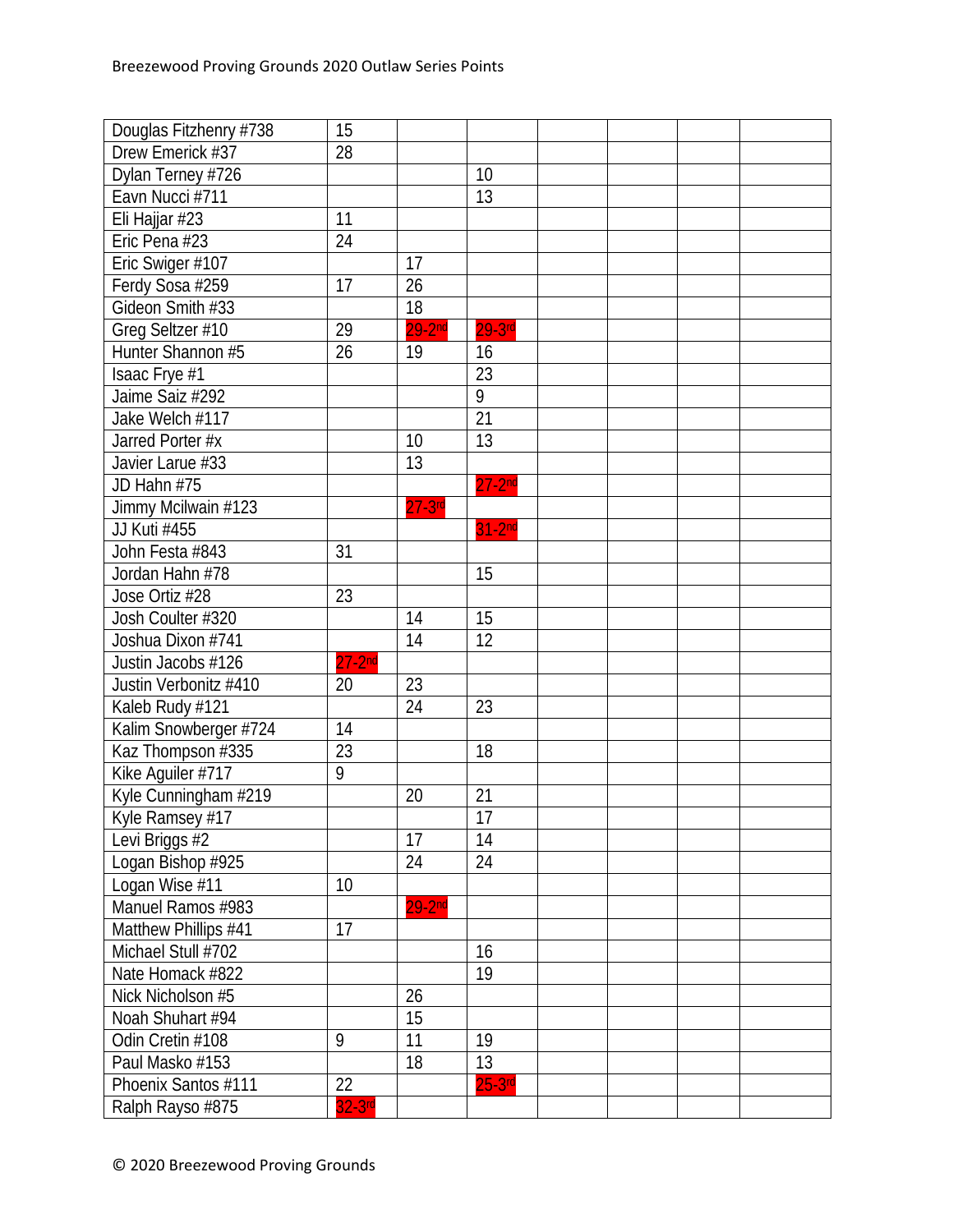| Rayner Guzman #484      |           | 19               |          |  |  |
|-------------------------|-----------|------------------|----------|--|--|
| Rhyan Alives #203       |           | 13               |          |  |  |
| RJ Wilson #28           | 16        | 16               | $32-1st$ |  |  |
| Ryan Schmidt #422       |           |                  | 17       |  |  |
| Sam Hampe #84           |           | $34-1st$         |          |  |  |
| Sean Trabold #256       |           |                  | 24       |  |  |
| Steve Rouser #155       |           | 11               | 11       |  |  |
| Stevie Moore #17        | 18        | 22               |          |  |  |
| Tanner Friedline #107   | 14        |                  |          |  |  |
| Thorn Brothers #151     | 27        | 25               |          |  |  |
| Tim Keller #412         |           |                  | 8        |  |  |
| Travis Mclaughlin #71   | 21        | 23               | 25       |  |  |
| Travis Weisner #799     | 32        |                  |          |  |  |
| Trenton Fitz #509       |           |                  | 14       |  |  |
| Tyler Corle #17         | 12        | 20               |          |  |  |
| Tyler Hahn #33          |           | 15               |          |  |  |
| Tyler Hill #1           | 30        | $27 - 3$ rd      | 17       |  |  |
| Tyler Vanza #182        | 22        |                  |          |  |  |
| Zack Mack #616          |           |                  | 10       |  |  |
| Zack Rickard #692       |           |                  | 24       |  |  |
| Zephan Santos #11       | 12        |                  | 15       |  |  |
|                         |           |                  |          |  |  |
| 450 Beginner            |           |                  |          |  |  |
| Andrew Morelli #52      |           | 13               |          |  |  |
| Anthony Hollis #114     |           |                  | $38-1st$ |  |  |
| Anthony Romano #33R     | $37-1$ st | 23               | $31-3rd$ |  |  |
| Antonio Mathis #474     |           | $\boldsymbol{6}$ |          |  |  |
| Ben Heltman #04         |           | 13               |          |  |  |
| Benton Moyer #65        |           | 23               |          |  |  |
| Bill Dick #219          | 8         | 15               |          |  |  |
| Billy Hildebrand #43    |           |                  | 29       |  |  |
| Billy Hildeoran #43     |           | $26 - 2nd$       |          |  |  |
| Blake Lincoln #555      |           | $24-3$ rd        | 30       |  |  |
| Blake Meger #1          |           | $\overline{7}$   |          |  |  |
| Brandon Slebodnick #404 |           | 17               |          |  |  |
| Bryan Gardiner #126     |           | 14               |          |  |  |
| Bubba Bennett #17       | 29        | $26 - 2nd$       |          |  |  |
| Carlos Barrera #577     |           | 9                |          |  |  |
| Chad Housel #727        | 25        |                  |          |  |  |
| Christopher Ross #91    | 15        | 8                |          |  |  |
| Cody Andrews #50        |           | $31-1st$         |          |  |  |
| Cody Gerz #22           |           |                  | 21       |  |  |
| Corey Rimmey #195       | 9         |                  | 10       |  |  |
| Curtis Lussier #219     |           | 21               |          |  |  |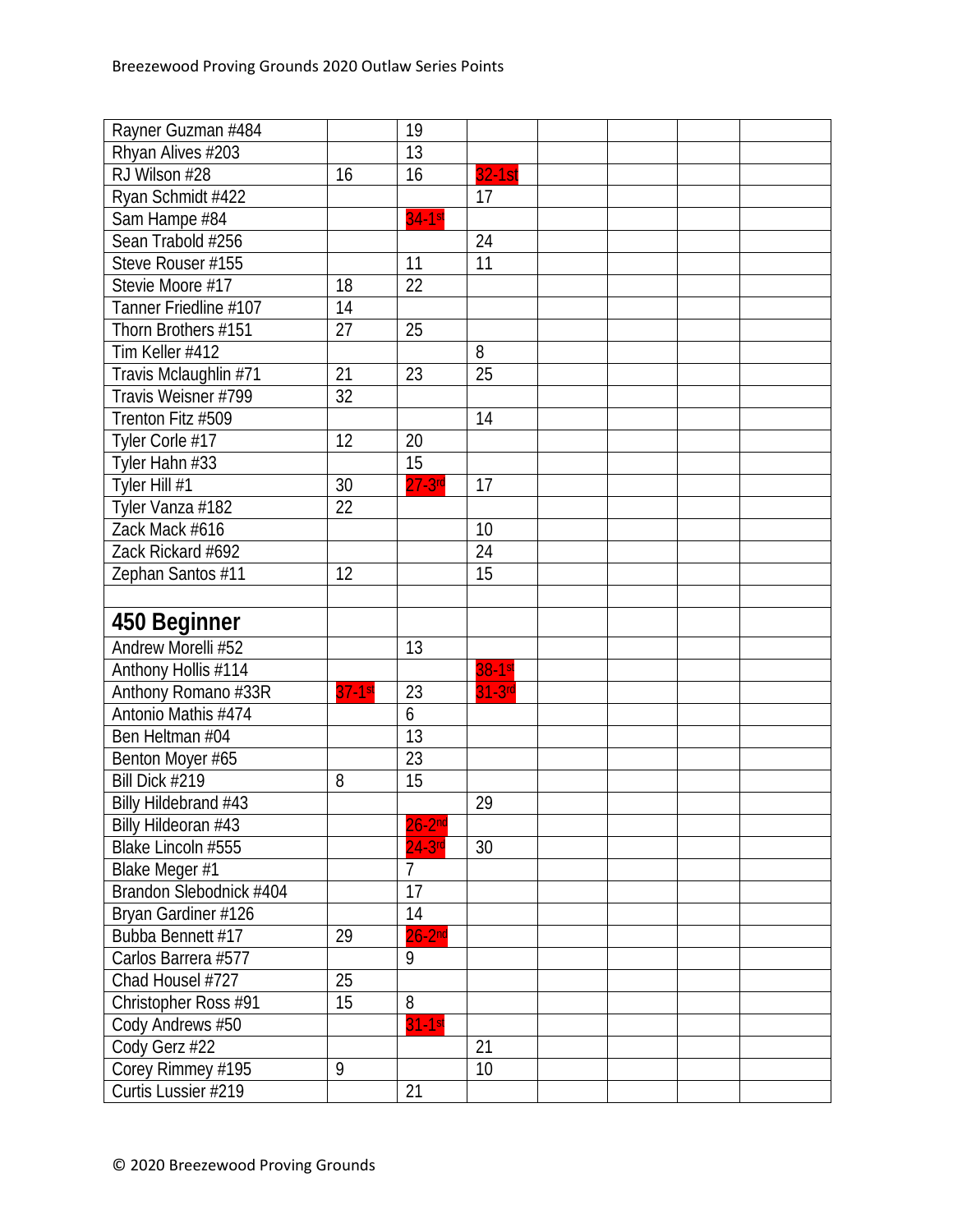| Dawson Ziegler #18    |           | 17        |          |  |  |
|-----------------------|-----------|-----------|----------|--|--|
| Derek Richards #10    |           | 15        |          |  |  |
| Derrick Kuchinka #64  |           | 22        | 27       |  |  |
| Dokota Kidd #913      | 7         |           | 11       |  |  |
| Dylan Coon #78        | 28        | 22        | 28       |  |  |
| Dylan Snyder #599     | 16        | 18        |          |  |  |
| Ethan Beam #18        |           |           | 15       |  |  |
| Ferdy Sosa #259       | 24        | 19        |          |  |  |
| Jack Kunkel #82       | 23        |           | 18       |  |  |
| Jarred Coleman #96    |           | 16        |          |  |  |
| Jason Borosky #183    | 26        |           |          |  |  |
| Jeff Marlow #914      |           | 10        |          |  |  |
| Jimmy Mcilwain #123   |           | 12        |          |  |  |
| Jordan Hahn #78       |           |           | 17       |  |  |
| Jordan Weeliyer #T    | 21        |           |          |  |  |
| Jose Ortiz #28        | 17        | 16        |          |  |  |
| Josh Berg #215        |           |           | 19       |  |  |
| Joshua Dixon #741     | 11        |           |          |  |  |
| Justin Adams #111     |           |           | 14       |  |  |
| Justin Jacobs #126    | $30-3$ rd |           |          |  |  |
| Justin Verbonitz #410 | 19        | 18        | 20       |  |  |
| Kalim Snowberger #724 | 10        | 10        | 9        |  |  |
| Kevin Reese #156      |           | 11        |          |  |  |
| Kike Aguilar #717     | 14        |           |          |  |  |
| Kody Griffith #132    | 18        |           |          |  |  |
| Levi Haines #514      |           |           | 25       |  |  |
| Manuel Ramos #983     |           | 20        |          |  |  |
| Matt Adams #1         |           |           | 22       |  |  |
| Michael Payne #91     | 22        | 12        |          |  |  |
| Nick Richardson #45   | 27        | 19        |          |  |  |
| Noah Padisak #119     |           |           | 12       |  |  |
| Raynor Guzman #484    |           | 14        |          |  |  |
| Robert Mentzer #4     |           |           | 23       |  |  |
| Ryan Burnham #006     | 13        |           |          |  |  |
| Shane Jernigan #156   |           | $31-1st$  | 16       |  |  |
| Thomas Lussier #73    |           | 11        |          |  |  |
| Thorn Brothers #151   |           | 21        | $33-2nd$ |  |  |
| Travis Ritter #420    | 12        |           | 24       |  |  |
| Travis Weisner #799   | 20        |           |          |  |  |
| Tyler Hill #512       |           | 20        | 26       |  |  |
| Wyatt Black #542      | $32-2nd$  | $24-3$ rd |          |  |  |
|                       |           |           |          |  |  |
| 250 Intermediate      |           |           |          |  |  |
| Austin Waugh #323     |           | 18        |          |  |  |
|                       |           |           |          |  |  |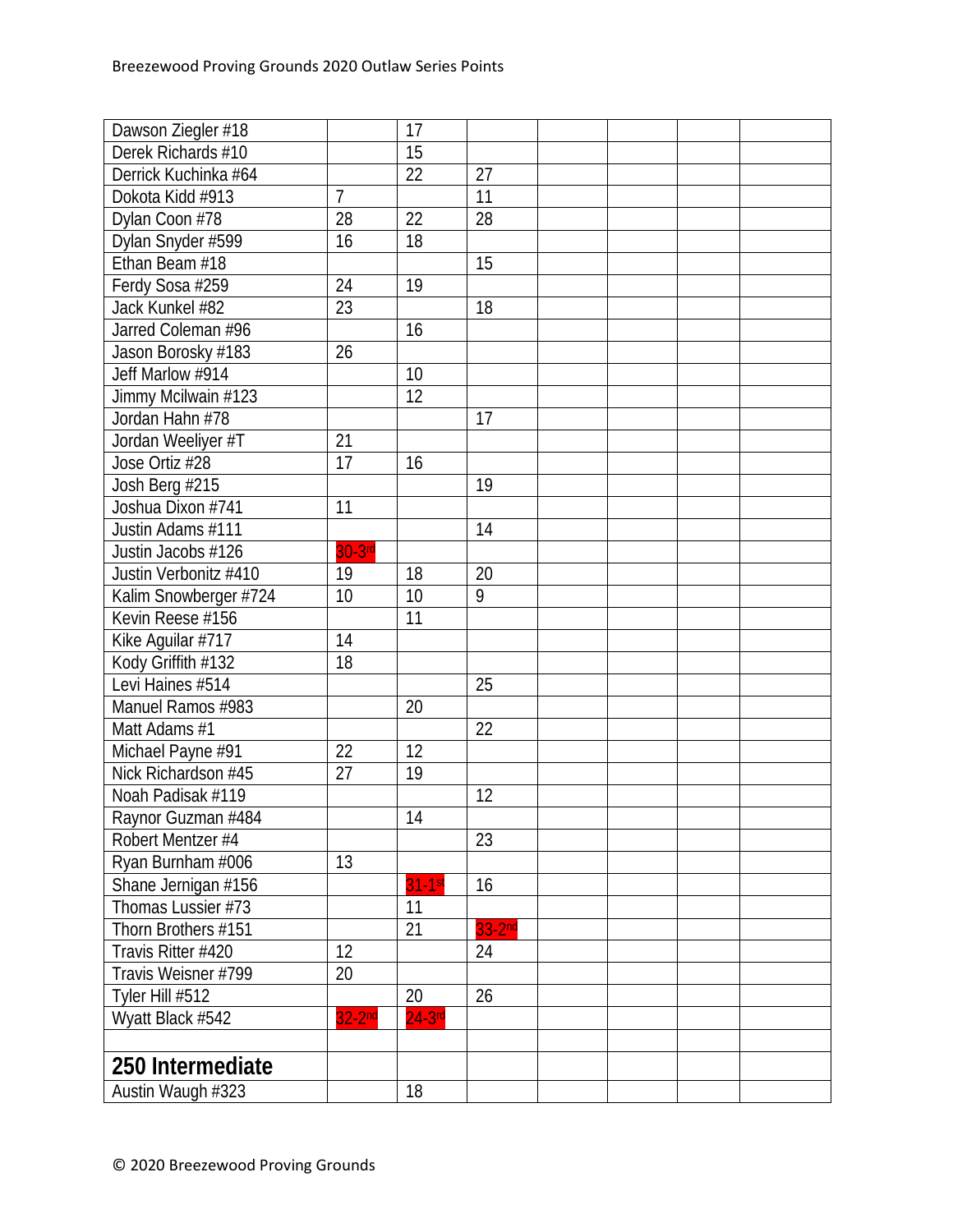| Bradley Hopkins #26     |    |                 | 23              |  |  |
|-------------------------|----|-----------------|-----------------|--|--|
| Brady Lanzendorfer #754 |    | 10              | 9               |  |  |
| Brandon Beam #16        | 21 | 20              | 25              |  |  |
| Brendon Emerick #422    | 11 |                 |                 |  |  |
| Chance Watro #97        | 27 |                 |                 |  |  |
| Chase Linaweaver #727   | 24 | 14              | 12              |  |  |
| Chris Hazelton #65      | 17 | $\overline{15}$ | 11              |  |  |
| Dayne Miller #28        | 16 | 16              | 18              |  |  |
| Ethan Schwartz #826     | 15 |                 | 8               |  |  |
| Ezra Fresquez #328      |    |                 | $\overline{24}$ |  |  |
| Gage Allebaugh #118     | 29 | 17              | 17              |  |  |
| Hunter Shriner #20      |    | 27              |                 |  |  |
| James Groth #828        |    |                 | 20              |  |  |
| Jarred Scott #42        | 12 | 13              | 10              |  |  |
| Josh Leonard #290       |    |                 | 15              |  |  |
| Kyle Bohrer #128        | 14 |                 |                 |  |  |
| Kyle Cunningham #219    | 9  |                 |                 |  |  |
| Marcus Everly #13       | 19 | 11              | 13              |  |  |
| Mason Guelich #691      | 22 | 12              | 21              |  |  |
| Matthew Vansant #189    | 18 |                 | 14              |  |  |
| Michael Novella #319    |    |                 | 19              |  |  |
| Nick Nicholson #5       | 10 |                 |                 |  |  |
| Noah Mercado #66        | 23 | 19              | 27              |  |  |
| Richard Smith #117      |    |                 | $\overline{1}$  |  |  |
| Scott Garrety #117      | 25 |                 | 16              |  |  |
| Sean Wilson #131        | 20 |                 |                 |  |  |
| Seth Luzier #906        |    |                 | 22              |  |  |
| Shawn Knight #215       | 13 |                 |                 |  |  |
| Stash Breinich #158     | 8  |                 | 6               |  |  |
| Tyler Adams #710        | 26 |                 | 29              |  |  |
| Zach Kendig #149        | 34 | 22              | $\overline{34}$ |  |  |
| Zach Waldrop #116       |    |                 | $\overline{26}$ |  |  |
|                         |    |                 |                 |  |  |
| 450 Intermediate        |    |                 |                 |  |  |
| Adam Miller #57         | 17 | 19              | 15              |  |  |
| Antonio Dacruz #96      |    | 12              |                 |  |  |
| Bradley Hopkins #26     |    |                 | 21              |  |  |
| Brandon Beam #16        | 9  | 16              | 24              |  |  |
| Brett Pochet #225       | 18 | 15              | 22              |  |  |
| Brett Tinsman #13       |    | 9               |                 |  |  |
| Chucky Hrupovich #09    | 10 | 13              | 14              |  |  |
| Cody Gross #48          |    |                 | 11              |  |  |
| Cory Salerno #763       |    | $\overline{7}$  |                 |  |  |
| Cristofer Duran #96     | 23 |                 |                 |  |  |
|                         |    |                 |                 |  |  |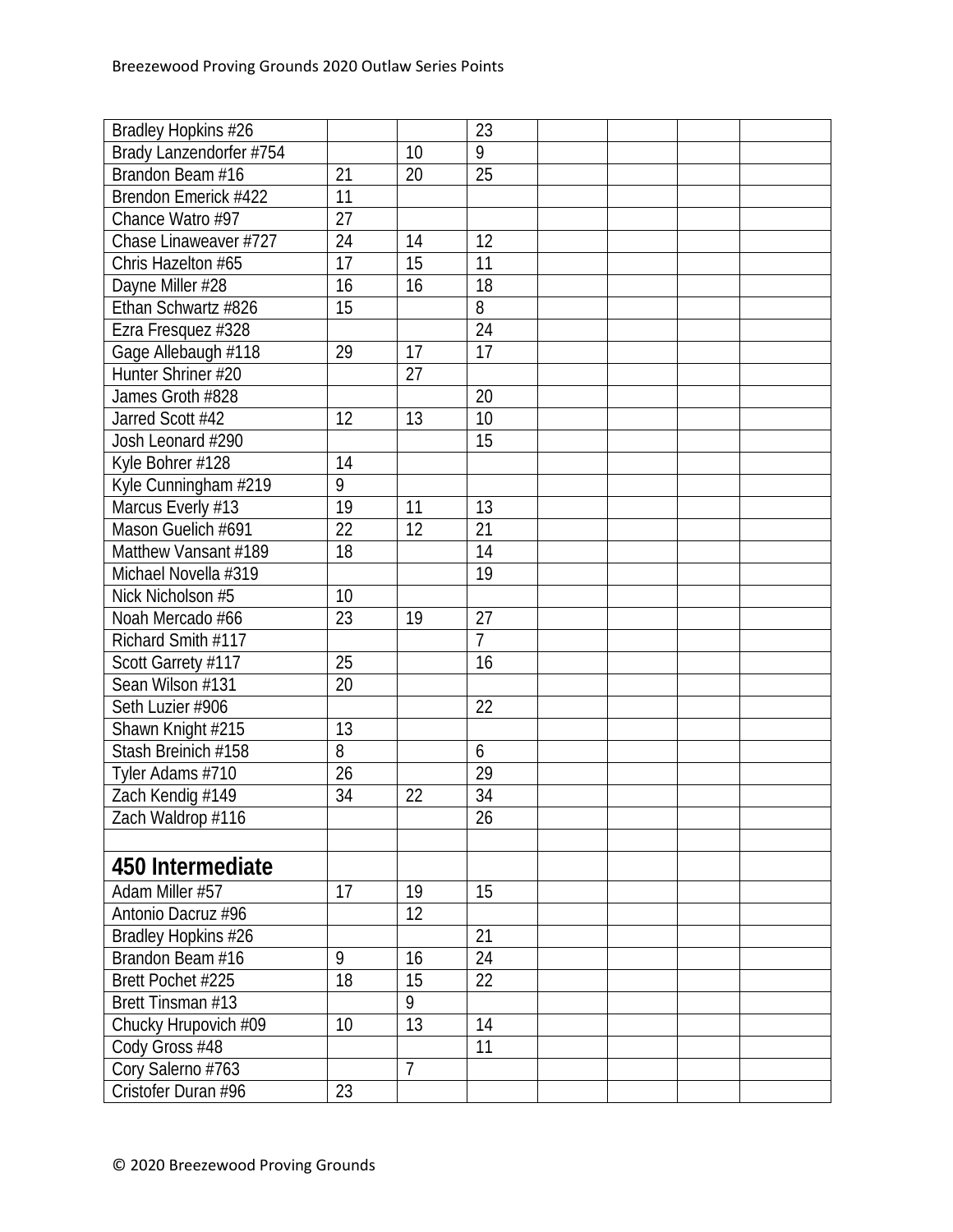| Donny Tinsman #762    | 12             | 10             |    |  |  |
|-----------------------|----------------|----------------|----|--|--|
| Dylan Shoop #311      |                | 20             |    |  |  |
| James Groh #828       | 16             | 21             | 23 |  |  |
| James Taggart #269    |                |                | 9  |  |  |
| James Winter #27      |                |                | 23 |  |  |
| Jarrett Bellison #613 | 15             | 14             |    |  |  |
| Josh Buckner #56      | $\overline{7}$ |                |    |  |  |
| Josh Leonard #290     |                |                | 18 |  |  |
| JR Churn #3           | 11             |                |    |  |  |
| Kevin Reese #156      |                |                | 25 |  |  |
| Kyle McNabb #734      | 13             |                |    |  |  |
| Mason Guelich #691    | 19             | 11             | 19 |  |  |
| Nate Kronk #558       | 30             |                |    |  |  |
| Noah Mercado #66      |                | 22             | 22 |  |  |
| Richard Amari #7      |                | 17             |    |  |  |
| Rob Schiller #3       | 8              | 8              | 10 |  |  |
| Ryan Love #795        |                | 25             |    |  |  |
| Scott Garrety #117    |                |                | 13 |  |  |
| Sean Wilson #131      | 14             |                |    |  |  |
| Seth Jarvie #x        | 25             | 30             | 32 |  |  |
| Seth Luzier #906      |                |                | 16 |  |  |
| Travis Kibe #305      | 20             | 18             | 12 |  |  |
| Tyler Adams #710      | 21             |                | 17 |  |  |
| Zach Kendig #149      | 22             | 23             | 27 |  |  |
| Zack Waldrop #116     |                |                | 20 |  |  |
|                       |                |                |    |  |  |
| 250 Advanced          |                |                |    |  |  |
| Bobby Knupp #92       | 7              | 9              |    |  |  |
| Gauge Keith #22       |                | 13             |    |  |  |
| John Wells #84        |                | 11             |    |  |  |
| Kenny Hadry #1        | 8              | 8              |    |  |  |
| Ronny Demorest #207   |                |                | 10 |  |  |
| Scott Clapper #680    | 11             | 10             |    |  |  |
| Tyler Helwig 313      | 9              | 6              | 8  |  |  |
| Tyler Stepek #1x      | 16             | 18             | 15 |  |  |
| Walter Benitiz #298   |                | $\overline{7}$ |    |  |  |
|                       |                |                |    |  |  |
| 450 Advanced          |                |                |    |  |  |
| Ben Cunningham #1     | 7              |                |    |  |  |
| Bobby Knupp #92       | 9              | 14             |    |  |  |
| Brandon Garlock #108  | $\overline{6}$ |                |    |  |  |
| Braxdyn Landrum #40   |                | 11             |    |  |  |
| Dayne Thompson #12    | 12             |                |    |  |  |
| Devin Lykens #665     |                |                | 8  |  |  |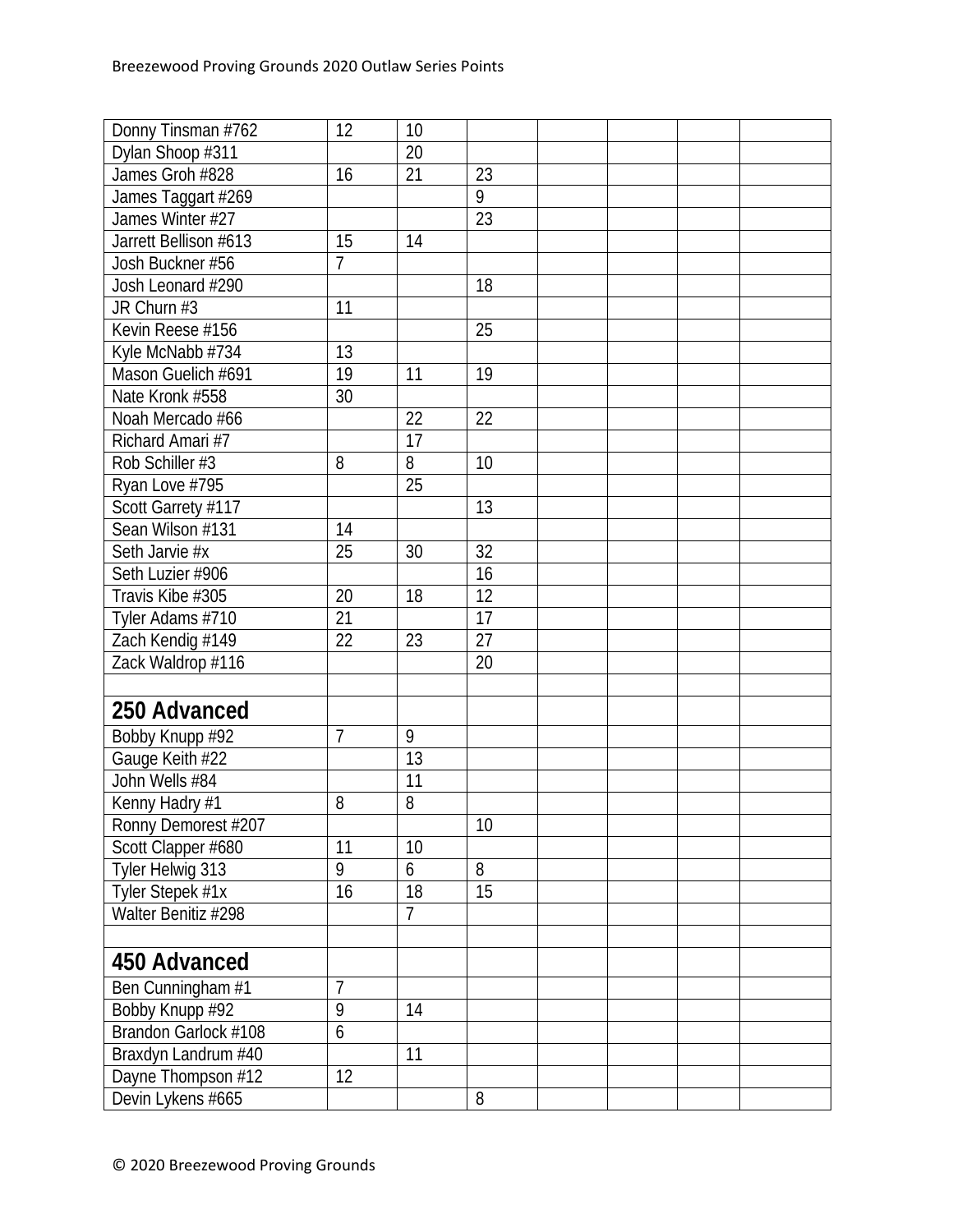| Gauge Keith #22         |    | 17               |    |  |  |
|-------------------------|----|------------------|----|--|--|
| John Wells #            |    | $\overline{15}$  |    |  |  |
| Justin Crawford #789    |    | 8                |    |  |  |
| Randy Lawson #209       |    | $\overline{9}$   | 7  |  |  |
| Ronny Demorest #207     |    |                  | 11 |  |  |
| Scott Clapper #680      | 10 | 10               | 9  |  |  |
| Skylar Whittington #259 |    | 12               |    |  |  |
| Tyler Helwig #13        | 8  | $\boldsymbol{6}$ |    |  |  |
| Tyler Stepek #314       | 17 | 22               | 16 |  |  |
| Walter Benitiz #298     |    | 13               |    |  |  |
| Wyatt Johnson #11       |    | $\overline{1}$   |    |  |  |
|                         |    |                  |    |  |  |
|                         |    |                  |    |  |  |
| Vet 30+ Open            |    |                  |    |  |  |
| Anthony Hollis #114     |    |                  | 24 |  |  |
| Antonio DeCruz #324     |    | 14               |    |  |  |
| Billy Cox #517          | 8  |                  | 10 |  |  |
| Billy Hildebrand #43    |    | 22               | 21 |  |  |
| Brandon Smith #142      | 15 |                  |    |  |  |
| Bryan Gardiner #126     |    | 10               |    |  |  |
| Chad Housel #727        | 19 |                  |    |  |  |
| Cory Salerno #763       |    | 20               |    |  |  |
| Daniel Reinhardt #18    |    | 13               |    |  |  |
| David Hison #588        |    |                  | 23 |  |  |
| Derek Boyd #813         | 16 | 31               | 17 |  |  |
| Derrick Kuchinka #64    | 18 |                  |    |  |  |
| Dustin Ebaugh #82       |    | 21               |    |  |  |
| Dylan Shoop #311        |    | 28               |    |  |  |
| Ethan Beam #18          |    |                  | 14 |  |  |
| Hunter Witherite #569   |    | 25               |    |  |  |
| Jarrett Bellison #613   | 20 | 29               |    |  |  |
| Jason Keefer #828       | 11 | 18               |    |  |  |
| Jason Trevenen #74      | 14 | 24               | 18 |  |  |
| Jay Minor #247          |    | 32               |    |  |  |
| Jesse Phelps #917       |    | $\overline{23}$  |    |  |  |
| Jose Soares #922        |    | 11               |    |  |  |
| Justin Crawford #789    |    | 33               |    |  |  |
| Justin Gruden #664      |    | 27               | 22 |  |  |
| Keun Reese #156         | 17 |                  |    |  |  |
| Kody Griffith #132      | 13 |                  |    |  |  |
| Kyle McNabb #734        | 21 |                  |    |  |  |
| Marcio Abreu #12        |    | 15               |    |  |  |
| Matt Grove #472         | 10 | 16               | 13 |  |  |
| Michael Novella #319    |    |                  | 16 |  |  |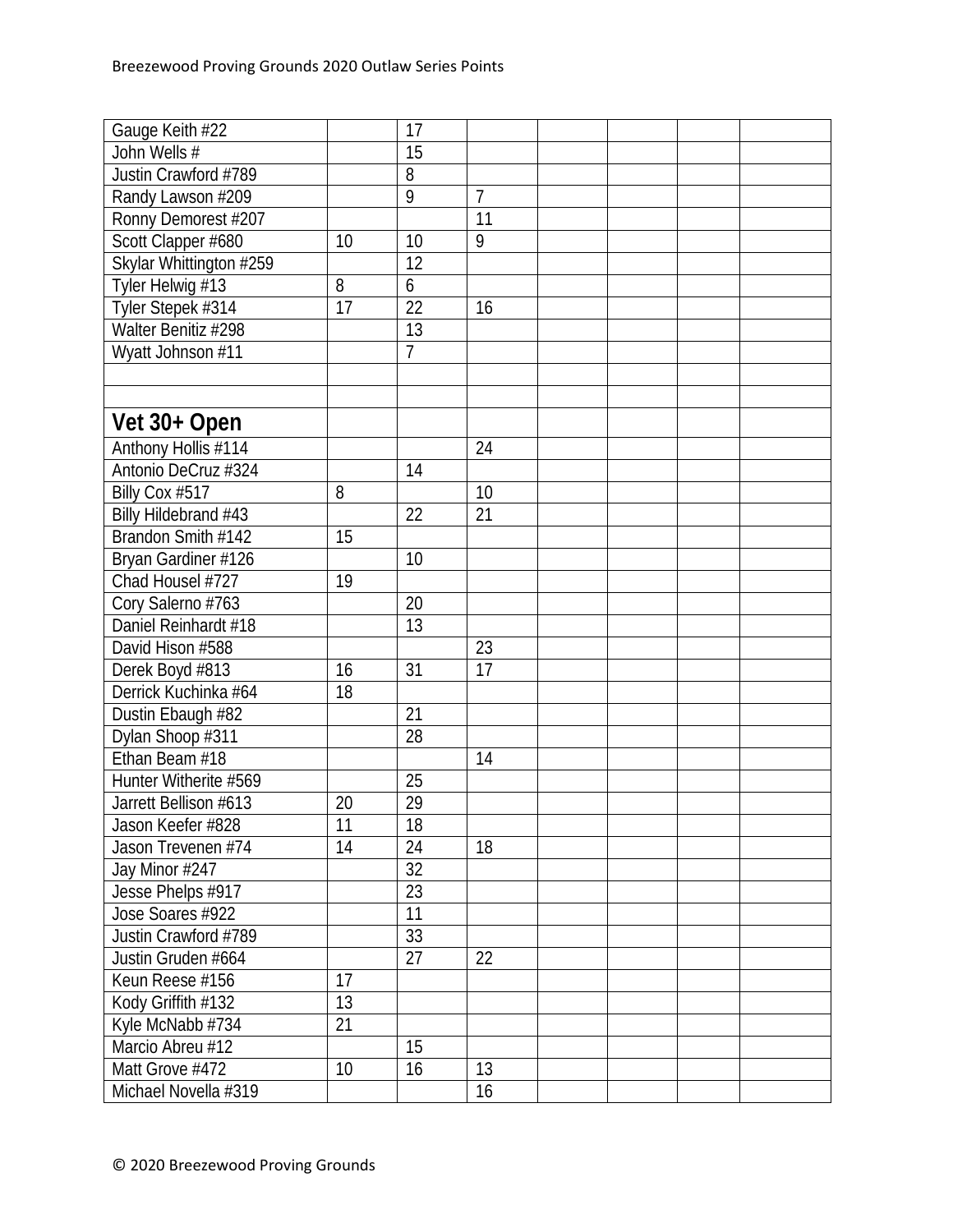| Michael Vanada #413   |                | 12             |                |  |  |
|-----------------------|----------------|----------------|----------------|--|--|
| Nate Fetterman #357   | 6              |                |                |  |  |
| Nate Kronk #558       | 29             |                |                |  |  |
| Nuno Martins #11      |                | 26             |                |  |  |
| Randy Lawson #209     | 24             | 35             | 31             |  |  |
| Reginaldo Franca #117 |                | 8              |                |  |  |
| Richard Smith #117    |                |                | 20             |  |  |
| Robert Nicklow #77    |                |                | $\overline{7}$ |  |  |
| Seth Jarvie #x        | 22             | 40             | 26             |  |  |
| Stash Breinich #158   | $\overline{7}$ |                | 11             |  |  |
| Steve McKnight #1     |                | $\overline{9}$ |                |  |  |
| Thomas Lussier #73    |                | $\overline{7}$ |                |  |  |
| Travis Ritter #420    | 12             |                | 15             |  |  |
| Vendor Alves #84      |                | 19             |                |  |  |
| Wesley Fritz #46      |                |                | 8              |  |  |
| Zach Alvarez #181     |                |                | $\overline{9}$ |  |  |
| Zach Coons #x         |                | 30             | 19             |  |  |
| Zeb Scott #629        | 9              | 17             | 12             |  |  |
|                       |                |                |                |  |  |
| Senior 45+ Open       |                |                |                |  |  |
| Bill Lauver #442      | 6              | 14             | 11             |  |  |
| Bryan Gardiner #126   |                | 9              |                |  |  |
| Danny Waldrop #73     |                |                | 14             |  |  |
| David Langston #32    | 10             | 6              |                |  |  |
| Don Breinich #457     |                |                | 8              |  |  |
| Fernando Oliveira #77 |                | 19             |                |  |  |
| Greg Lykens #04       |                |                | 19             |  |  |
| Jason Hallett #700    | $\overline{1}$ |                |                |  |  |
| Jim Laird #454        |                | 12             |                |  |  |
| Jody Nevling #338     |                | 24             |                |  |  |
| Jose Soares #922      |                | 11             |                |  |  |
| Marcio Abreu #12      |                | 8              |                |  |  |
| Mark Howser #117      | 15             | 15             | 9              |  |  |
| Mike Lincoln #163     |                | 16             | 10             |  |  |
| Reginaldo Franca #117 |                | 13             |                |  |  |
| Ron Adams #424        |                |                | $\overline{1}$ |  |  |
| Thomas Lussier #73    |                | $\overline{7}$ |                |  |  |
| Vender Alves #84      |                | 10             |                |  |  |
| Zeb Scott #629        | 8              | 17             | 12             |  |  |
|                       |                |                |                |  |  |
| <b>Pit Bike Open</b>  |                |                |                |  |  |
| Alexander Bonner #977 | 9              | 13             |                |  |  |
| Andrew Dibernardo #11 |                | 26             |                |  |  |
| Bo Lagana #163        |                | 18             | 12             |  |  |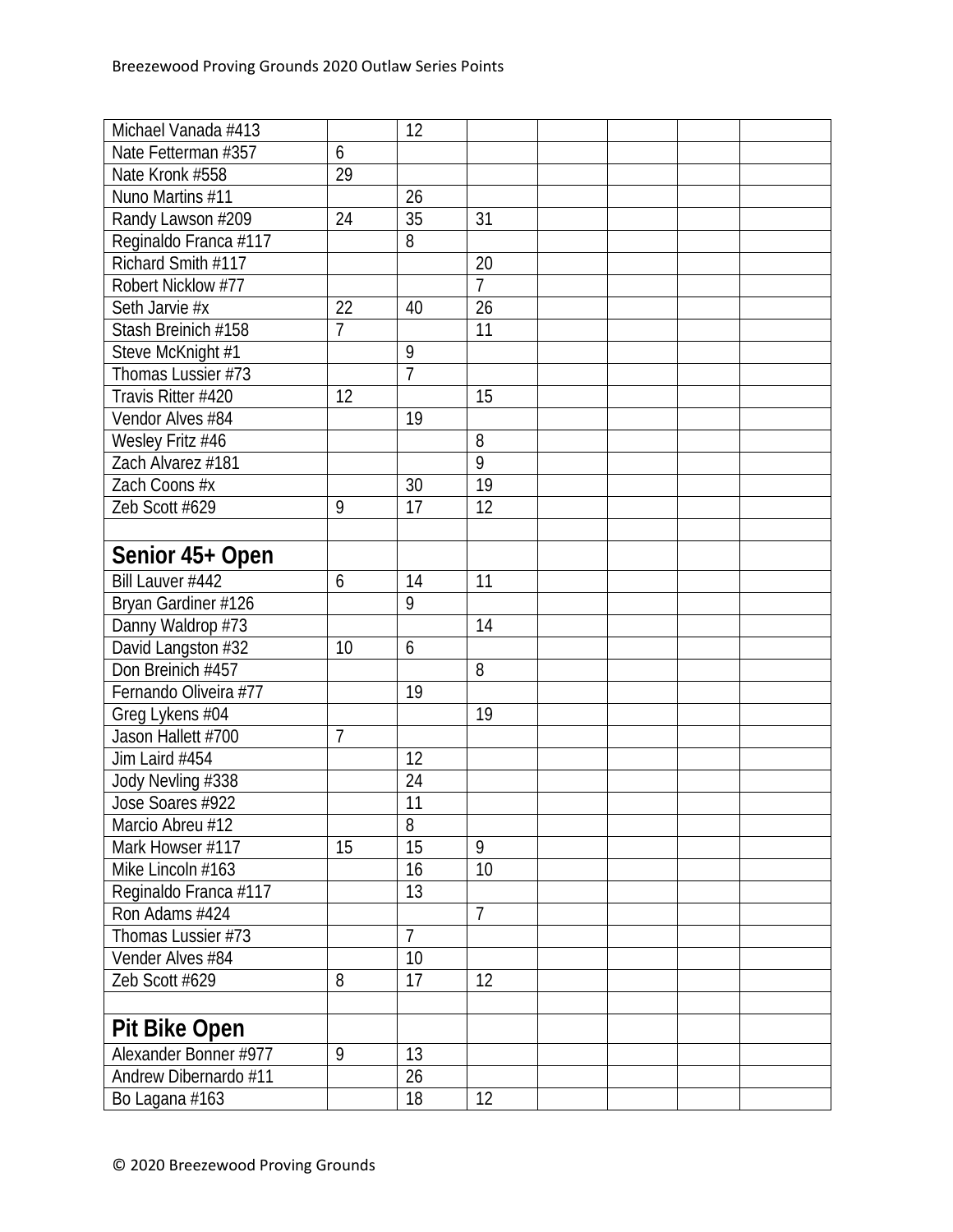| Chris Keebler #19        | 18             | 21              | 20             |  |  |
|--------------------------|----------------|-----------------|----------------|--|--|
| Cole Minovich #301       | 7              | 8               |                |  |  |
| David Wingate #457       |                | 17              |                |  |  |
| Jake Ferry #107          |                |                 | 9              |  |  |
| Jake Golden #6           | 11             |                 |                |  |  |
| Jarred Coleman #96       |                | 12              |                |  |  |
| Jarred Scott #42         |                | 15              |                |  |  |
| JP Long #43              | 8              | $\overline{1}$  |                |  |  |
| Noah Shuhart #94         |                | $\overline{9}$  |                |  |  |
| Paul Mosko #153          |                | 14              | 11             |  |  |
| Ron Doug #8              |                | $\overline{11}$ |                |  |  |
| Shawn Weaver #31         | 13             | 16              |                |  |  |
| Steve Wood #818          |                | 19              | 15             |  |  |
| Tyler Marlin #263        | 10             |                 | 10             |  |  |
| Tyler Notarianni #5      |                | 10              |                |  |  |
|                          |                |                 |                |  |  |
|                          |                |                 |                |  |  |
|                          |                |                 |                |  |  |
|                          |                |                 |                |  |  |
|                          |                |                 |                |  |  |
|                          |                |                 |                |  |  |
|                          |                |                 |                |  |  |
|                          |                |                 |                |  |  |
| <b>QUADS</b>             |                |                 |                |  |  |
|                          |                |                 |                |  |  |
|                          |                |                 |                |  |  |
| 50/70 Open               |                |                 |                |  |  |
| Aleeah Connors #100      |                | 8               |                |  |  |
| Alexis Conners #56       |                | $\overline{7}$  |                |  |  |
| Anthony Kimble #41       | 9              |                 |                |  |  |
| Bryce Kimble #18         | 14             |                 |                |  |  |
| Bryson McGinley #117     |                | 10              |                |  |  |
| Easton Hackenberg #24    | 6              |                 | 12             |  |  |
| Easton Hackenberg #24    |                | 12              |                |  |  |
| Hunter Green #9          |                |                 | $\overline{7}$ |  |  |
| Joshua Abood #11         |                | 9               |                |  |  |
| Logan Mazy #75           | $\overline{1}$ |                 |                |  |  |
| Maddy Rose #6            |                | 17              |                |  |  |
|                          |                |                 |                |  |  |
| 90/125 Open              |                |                 |                |  |  |
| Abby Waskiewicz #010     |                |                 | 6              |  |  |
| Adam Shaffer #30         |                |                 | 9              |  |  |
| Aiden Hoffer #189        |                | $\overline{7}$  |                |  |  |
| Alissa Duncan #921       | 20             |                 |                |  |  |
| Anabella Eichner Zuk #11 | 9              | 6               | $\overline{7}$ |  |  |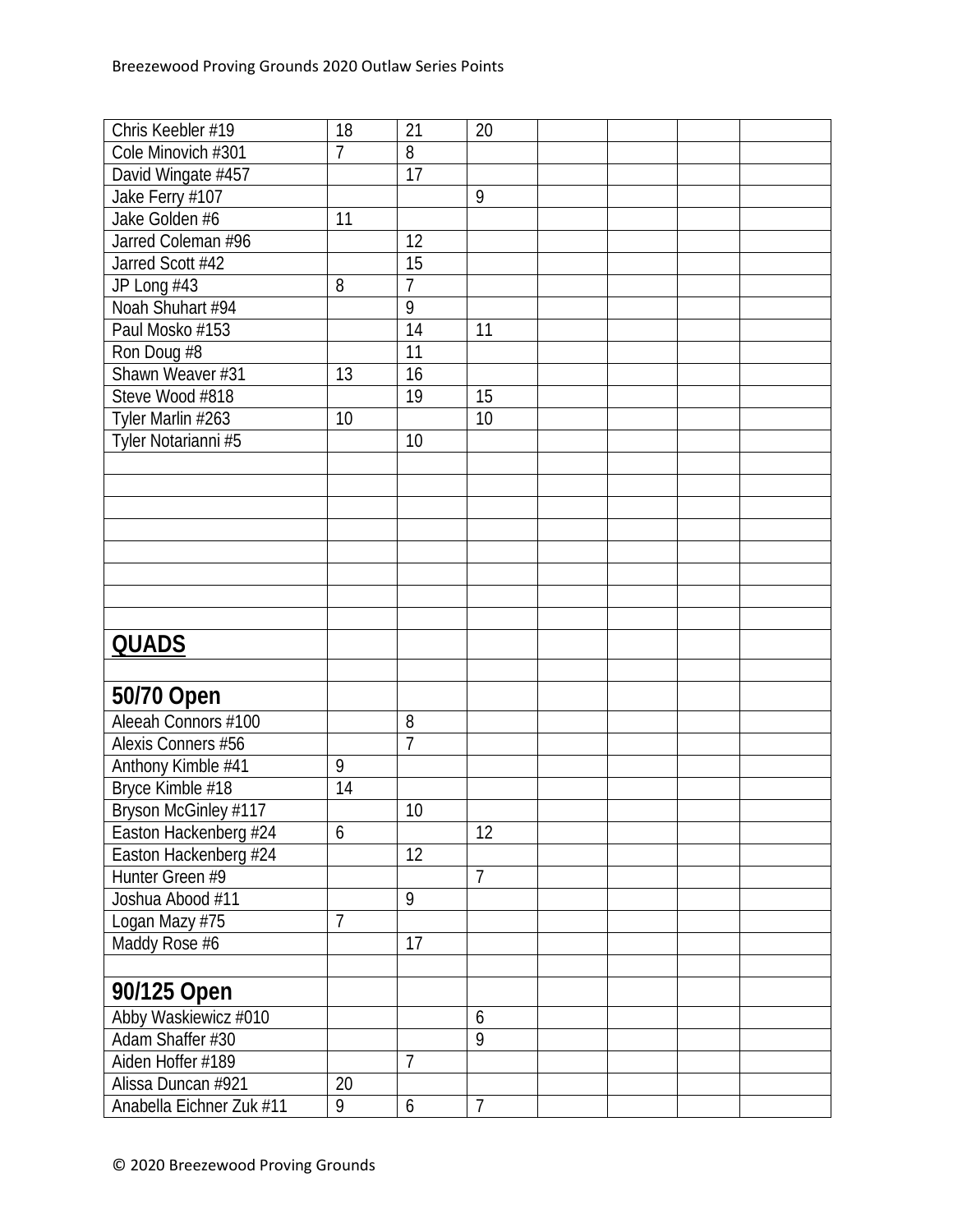| Brody Berrier #396<br>10<br>Bryce Kimble #18<br>15<br>Cameron Kunkle #82<br>8<br>19<br>10<br>Cash Keck #9x<br>8<br>8<br>Crue Keck #9<br>12<br>12<br>Dakota Pittman #998<br>11<br>10<br>Justine Saylor #922<br>Savannah Symonds #90<br>11<br>Shelby Shiamone #20<br>13<br>Super Zach Notarianni #9<br>14<br>17<br>Tj Roswell #5<br>9<br>200/300 Open<br>Brady Appleby #13<br>6<br>Campbell Thacker #131<br>15<br>$\overline{1}$<br>David Cunningham #54<br>Jack VanVarick #17<br>14<br>Jaydon Taylor #810<br>6<br>$\overline{7}$<br>Otis Cretin #412<br>9<br>9<br>$\overline{7}$<br>10<br>Quincy Appleby #861<br>Ryan Lovett #4<br>6<br>14<br>Super Zach Notarianni #6<br>8<br>400 Open<br>Dustin Shelly #109<br>13<br>16<br>14<br>$\overline{1}$<br>9<br>Joey Miller #818<br>Kurt Lecorchick #715<br>9<br>11<br>6<br>11<br>Kyle Church #007<br>Nicholas Luedtke #776<br>12<br>8<br>$\overline{6}$<br>Ricky Green #9<br>Robert Steel #20<br>10<br>Ruston Renn #69<br>$\overline{7}$<br>8<br>Sean Ridgway #314<br>6<br>Tyler Hershey #27H<br>19<br>Tyler Notarianni #6<br>8<br><b>Open Beginner</b><br>Andrew Debord #340<br>13<br>$24-1st$<br>Andrew Williams #724<br>$16-3$ rd<br>$14-3$ rd<br>14<br>Blake Shughart #48<br>$18-2nd$<br>$\overline{7}$<br>9<br>Brandon Shughart #22x<br>9<br>Caleb Croson #304<br>$23 - 1$ st | Anthony Kimble #41    | 12 |   |  |  |
|------------------------------------------------------------------------------------------------------------------------------------------------------------------------------------------------------------------------------------------------------------------------------------------------------------------------------------------------------------------------------------------------------------------------------------------------------------------------------------------------------------------------------------------------------------------------------------------------------------------------------------------------------------------------------------------------------------------------------------------------------------------------------------------------------------------------------------------------------------------------------------------------------------------------------------------------------------------------------------------------------------------------------------------------------------------------------------------------------------------------------------------------------------------------------------------------------------------------------------------------------------------------------------------------------------------------------|-----------------------|----|---|--|--|
|                                                                                                                                                                                                                                                                                                                                                                                                                                                                                                                                                                                                                                                                                                                                                                                                                                                                                                                                                                                                                                                                                                                                                                                                                                                                                                                              |                       |    |   |  |  |
|                                                                                                                                                                                                                                                                                                                                                                                                                                                                                                                                                                                                                                                                                                                                                                                                                                                                                                                                                                                                                                                                                                                                                                                                                                                                                                                              |                       |    |   |  |  |
|                                                                                                                                                                                                                                                                                                                                                                                                                                                                                                                                                                                                                                                                                                                                                                                                                                                                                                                                                                                                                                                                                                                                                                                                                                                                                                                              |                       |    |   |  |  |
|                                                                                                                                                                                                                                                                                                                                                                                                                                                                                                                                                                                                                                                                                                                                                                                                                                                                                                                                                                                                                                                                                                                                                                                                                                                                                                                              |                       |    |   |  |  |
|                                                                                                                                                                                                                                                                                                                                                                                                                                                                                                                                                                                                                                                                                                                                                                                                                                                                                                                                                                                                                                                                                                                                                                                                                                                                                                                              |                       |    |   |  |  |
|                                                                                                                                                                                                                                                                                                                                                                                                                                                                                                                                                                                                                                                                                                                                                                                                                                                                                                                                                                                                                                                                                                                                                                                                                                                                                                                              |                       |    |   |  |  |
|                                                                                                                                                                                                                                                                                                                                                                                                                                                                                                                                                                                                                                                                                                                                                                                                                                                                                                                                                                                                                                                                                                                                                                                                                                                                                                                              |                       |    |   |  |  |
|                                                                                                                                                                                                                                                                                                                                                                                                                                                                                                                                                                                                                                                                                                                                                                                                                                                                                                                                                                                                                                                                                                                                                                                                                                                                                                                              |                       |    |   |  |  |
|                                                                                                                                                                                                                                                                                                                                                                                                                                                                                                                                                                                                                                                                                                                                                                                                                                                                                                                                                                                                                                                                                                                                                                                                                                                                                                                              |                       |    |   |  |  |
|                                                                                                                                                                                                                                                                                                                                                                                                                                                                                                                                                                                                                                                                                                                                                                                                                                                                                                                                                                                                                                                                                                                                                                                                                                                                                                                              |                       |    |   |  |  |
|                                                                                                                                                                                                                                                                                                                                                                                                                                                                                                                                                                                                                                                                                                                                                                                                                                                                                                                                                                                                                                                                                                                                                                                                                                                                                                                              |                       |    |   |  |  |
|                                                                                                                                                                                                                                                                                                                                                                                                                                                                                                                                                                                                                                                                                                                                                                                                                                                                                                                                                                                                                                                                                                                                                                                                                                                                                                                              |                       |    |   |  |  |
|                                                                                                                                                                                                                                                                                                                                                                                                                                                                                                                                                                                                                                                                                                                                                                                                                                                                                                                                                                                                                                                                                                                                                                                                                                                                                                                              |                       |    |   |  |  |
|                                                                                                                                                                                                                                                                                                                                                                                                                                                                                                                                                                                                                                                                                                                                                                                                                                                                                                                                                                                                                                                                                                                                                                                                                                                                                                                              |                       |    |   |  |  |
|                                                                                                                                                                                                                                                                                                                                                                                                                                                                                                                                                                                                                                                                                                                                                                                                                                                                                                                                                                                                                                                                                                                                                                                                                                                                                                                              |                       |    |   |  |  |
|                                                                                                                                                                                                                                                                                                                                                                                                                                                                                                                                                                                                                                                                                                                                                                                                                                                                                                                                                                                                                                                                                                                                                                                                                                                                                                                              |                       |    |   |  |  |
|                                                                                                                                                                                                                                                                                                                                                                                                                                                                                                                                                                                                                                                                                                                                                                                                                                                                                                                                                                                                                                                                                                                                                                                                                                                                                                                              |                       |    |   |  |  |
|                                                                                                                                                                                                                                                                                                                                                                                                                                                                                                                                                                                                                                                                                                                                                                                                                                                                                                                                                                                                                                                                                                                                                                                                                                                                                                                              |                       |    |   |  |  |
|                                                                                                                                                                                                                                                                                                                                                                                                                                                                                                                                                                                                                                                                                                                                                                                                                                                                                                                                                                                                                                                                                                                                                                                                                                                                                                                              |                       |    |   |  |  |
|                                                                                                                                                                                                                                                                                                                                                                                                                                                                                                                                                                                                                                                                                                                                                                                                                                                                                                                                                                                                                                                                                                                                                                                                                                                                                                                              |                       |    |   |  |  |
|                                                                                                                                                                                                                                                                                                                                                                                                                                                                                                                                                                                                                                                                                                                                                                                                                                                                                                                                                                                                                                                                                                                                                                                                                                                                                                                              |                       |    |   |  |  |
|                                                                                                                                                                                                                                                                                                                                                                                                                                                                                                                                                                                                                                                                                                                                                                                                                                                                                                                                                                                                                                                                                                                                                                                                                                                                                                                              |                       |    |   |  |  |
|                                                                                                                                                                                                                                                                                                                                                                                                                                                                                                                                                                                                                                                                                                                                                                                                                                                                                                                                                                                                                                                                                                                                                                                                                                                                                                                              |                       |    |   |  |  |
|                                                                                                                                                                                                                                                                                                                                                                                                                                                                                                                                                                                                                                                                                                                                                                                                                                                                                                                                                                                                                                                                                                                                                                                                                                                                                                                              |                       |    |   |  |  |
|                                                                                                                                                                                                                                                                                                                                                                                                                                                                                                                                                                                                                                                                                                                                                                                                                                                                                                                                                                                                                                                                                                                                                                                                                                                                                                                              |                       |    |   |  |  |
|                                                                                                                                                                                                                                                                                                                                                                                                                                                                                                                                                                                                                                                                                                                                                                                                                                                                                                                                                                                                                                                                                                                                                                                                                                                                                                                              |                       |    |   |  |  |
|                                                                                                                                                                                                                                                                                                                                                                                                                                                                                                                                                                                                                                                                                                                                                                                                                                                                                                                                                                                                                                                                                                                                                                                                                                                                                                                              |                       |    |   |  |  |
|                                                                                                                                                                                                                                                                                                                                                                                                                                                                                                                                                                                                                                                                                                                                                                                                                                                                                                                                                                                                                                                                                                                                                                                                                                                                                                                              |                       |    |   |  |  |
|                                                                                                                                                                                                                                                                                                                                                                                                                                                                                                                                                                                                                                                                                                                                                                                                                                                                                                                                                                                                                                                                                                                                                                                                                                                                                                                              |                       |    |   |  |  |
|                                                                                                                                                                                                                                                                                                                                                                                                                                                                                                                                                                                                                                                                                                                                                                                                                                                                                                                                                                                                                                                                                                                                                                                                                                                                                                                              |                       |    |   |  |  |
|                                                                                                                                                                                                                                                                                                                                                                                                                                                                                                                                                                                                                                                                                                                                                                                                                                                                                                                                                                                                                                                                                                                                                                                                                                                                                                                              |                       |    |   |  |  |
|                                                                                                                                                                                                                                                                                                                                                                                                                                                                                                                                                                                                                                                                                                                                                                                                                                                                                                                                                                                                                                                                                                                                                                                                                                                                                                                              |                       |    |   |  |  |
|                                                                                                                                                                                                                                                                                                                                                                                                                                                                                                                                                                                                                                                                                                                                                                                                                                                                                                                                                                                                                                                                                                                                                                                                                                                                                                                              |                       |    |   |  |  |
|                                                                                                                                                                                                                                                                                                                                                                                                                                                                                                                                                                                                                                                                                                                                                                                                                                                                                                                                                                                                                                                                                                                                                                                                                                                                                                                              |                       |    |   |  |  |
|                                                                                                                                                                                                                                                                                                                                                                                                                                                                                                                                                                                                                                                                                                                                                                                                                                                                                                                                                                                                                                                                                                                                                                                                                                                                                                                              |                       |    |   |  |  |
|                                                                                                                                                                                                                                                                                                                                                                                                                                                                                                                                                                                                                                                                                                                                                                                                                                                                                                                                                                                                                                                                                                                                                                                                                                                                                                                              |                       |    |   |  |  |
|                                                                                                                                                                                                                                                                                                                                                                                                                                                                                                                                                                                                                                                                                                                                                                                                                                                                                                                                                                                                                                                                                                                                                                                                                                                                                                                              |                       |    |   |  |  |
|                                                                                                                                                                                                                                                                                                                                                                                                                                                                                                                                                                                                                                                                                                                                                                                                                                                                                                                                                                                                                                                                                                                                                                                                                                                                                                                              |                       |    |   |  |  |
|                                                                                                                                                                                                                                                                                                                                                                                                                                                                                                                                                                                                                                                                                                                                                                                                                                                                                                                                                                                                                                                                                                                                                                                                                                                                                                                              |                       |    |   |  |  |
|                                                                                                                                                                                                                                                                                                                                                                                                                                                                                                                                                                                                                                                                                                                                                                                                                                                                                                                                                                                                                                                                                                                                                                                                                                                                                                                              |                       |    |   |  |  |
|                                                                                                                                                                                                                                                                                                                                                                                                                                                                                                                                                                                                                                                                                                                                                                                                                                                                                                                                                                                                                                                                                                                                                                                                                                                                                                                              |                       |    |   |  |  |
|                                                                                                                                                                                                                                                                                                                                                                                                                                                                                                                                                                                                                                                                                                                                                                                                                                                                                                                                                                                                                                                                                                                                                                                                                                                                                                                              |                       |    |   |  |  |
|                                                                                                                                                                                                                                                                                                                                                                                                                                                                                                                                                                                                                                                                                                                                                                                                                                                                                                                                                                                                                                                                                                                                                                                                                                                                                                                              | Campbell Thacker #131 |    | 8 |  |  |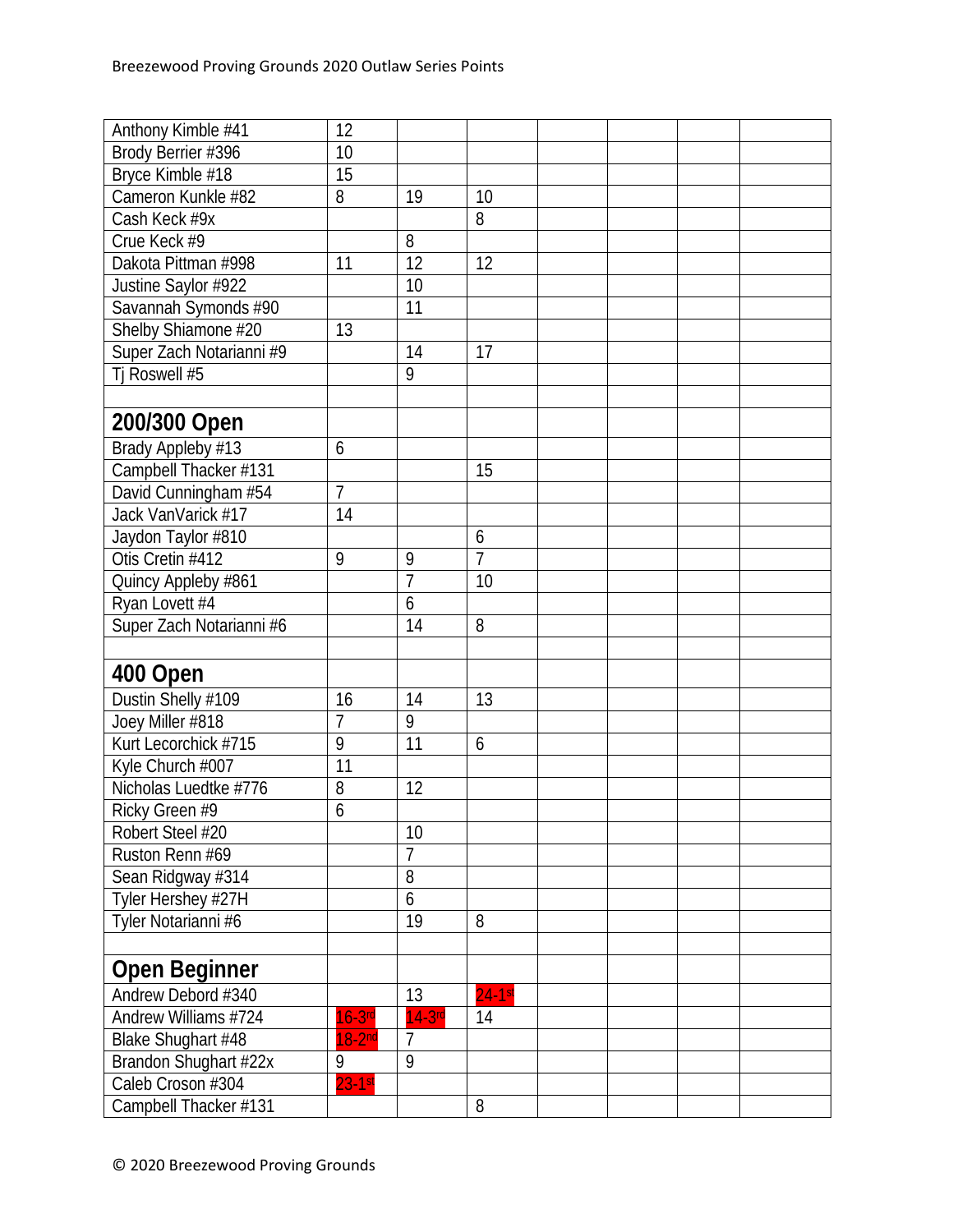| Chad Lyons #708         |                | $14-3$ rd   | 15              |  |  |
|-------------------------|----------------|-------------|-----------------|--|--|
| Chase Fetterman #82x    |                | 12          |                 |  |  |
| Cody McCarty #322       | 12             | 11          | $\overline{7}$  |  |  |
| Curtis Zuk #28          | 14             | 13          | $17-3$ rd       |  |  |
| Dan Sexton #2           | 13             | 13          | $14-3rd$        |  |  |
| Dillon Isenberg #314    | 11             | 10          |                 |  |  |
| Don Frechette #58       |                | 11          |                 |  |  |
| Doug Sexton #23         | 15             | 12          | 12              |  |  |
| Felecha Dashem #118     |                |             | 13              |  |  |
| Gage Boden #77          |                |             | $\overline{9}$  |  |  |
| Gunner Stillwagoner #29 |                |             | $\overline{11}$ |  |  |
| Henry Arbustini #222    |                | $16-2nd$    |                 |  |  |
| Hunter Adams #x         |                |             | 12              |  |  |
| Jack VanVarick #17      | 14             |             |                 |  |  |
| Jacob Leland #67        |                | 11          | 13              |  |  |
| Jake Englehart #910     | 10             |             | 9               |  |  |
| Jake Miller #21         |                |             | 10              |  |  |
| Jared O'Millian #969    | 11             | 9           | 11              |  |  |
| Joey Miller #818        | $23-1$ st      | $21-1$ st   | $\overline{10}$ |  |  |
| Jonathan Laub #418      |                | $16-2nd$    | $21 - 1$ st     |  |  |
| Joshua Cox #52          |                | 8           |                 |  |  |
| Kenny Simmons #921      | $16-3$ rd      | $14-3$ rd   | 8               |  |  |
| Kyle Hardman #987       | $\overline{7}$ |             | $16-2nd$        |  |  |
| Lucas Sneeringer #921   | 12             | 10          |                 |  |  |
| Max Bittinger #846      |                | $21 - 1$ st |                 |  |  |
| Merissa Hendricks #22H  |                | 10          |                 |  |  |
| Nathan Shank #625       | $18-2nd$       |             |                 |  |  |
| Nick Schiltknecht #69   |                |             | 16              |  |  |
| Owen Pogue #78          | 8              | 12          |                 |  |  |
| Ricky Campbell #82      |                | $16-2nd$    |                 |  |  |
| Rusty Morder #920       |                | $21-1$ st   |                 |  |  |
| Scott Wolfe #22         | 10             |             |                 |  |  |
| Travis Blanish #97      | 13             | 8           |                 |  |  |
| Zac Lisbon #485         | 15             |             | $19-2nd$        |  |  |
|                         |                |             |                 |  |  |
| Open Intermediate       |                |             |                 |  |  |
| Andrew Beary #14        |                |             | 14              |  |  |
| Andy Rook #31           | 10             | 18          | 20              |  |  |
| Blake Umbaugh #23       | 22             |             |                 |  |  |
| Braden Shiamone #02     | $\overline{7}$ |             |                 |  |  |
| Brendan Kuchinka #88    | 14             | 14          | 18              |  |  |
| Caleb Croson #304       |                | 10          | 15              |  |  |
| Cody Hall #47           | 13             |             |                 |  |  |
| Cole Wertz #21          | 15             | 9           | 12              |  |  |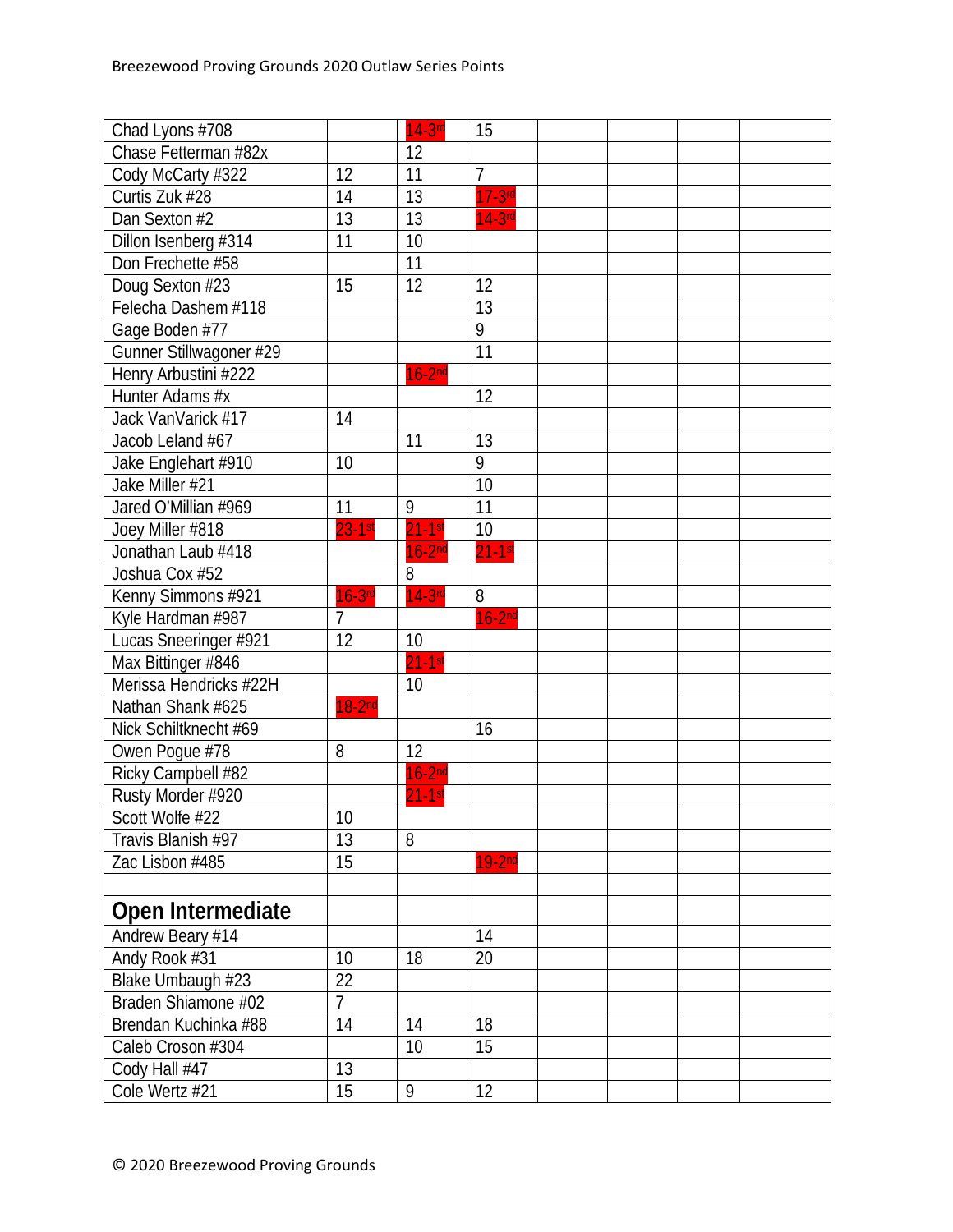| Collin Butts #823      | 12             |                | 8              |  |  |
|------------------------|----------------|----------------|----------------|--|--|
| Dana Ketchem #193      | 6              |                |                |  |  |
| Dominic Chiocca #19    | 14             |                |                |  |  |
| Dylan Aungst #151      | 15             |                |                |  |  |
| Ethan Worden #794      |                |                | 17             |  |  |
| Gabe Lukasik #117      | 10             | 19             | 9              |  |  |
| Garrett Goulding #728  |                | 12             | 11             |  |  |
| Holly Carroll #595     | 17             |                | 10             |  |  |
| Hunter Johnson #75     |                | 27             |                |  |  |
| Jagger Price #54       | 8              |                |                |  |  |
| Jake Banai #920        | 9              |                |                |  |  |
| Jaryd Griffie #919     | $\overline{1}$ | 22             | 25             |  |  |
| Jeremy Krumanacker #98 |                | 16             |                |  |  |
| John Wiesheier #524    | 8              | 20             | 13             |  |  |
| Jordan Williard #10    |                | 17             |                |  |  |
| Mike Ulrich #8         | 17             |                |                |  |  |
| Mikel Weaber #581      | 12             |                |                |  |  |
| Noah Marrone #22       | 11             |                |                |  |  |
| PJ McBride #114        | 22             |                |                |  |  |
| Taylor Smith #412      | 13             | 15             | 16             |  |  |
| TJ Notarianni #4       |                | 13             |                |  |  |
| Tyler Young #95        | 9              |                |                |  |  |
| Zack Davies $#3$       | 11             | 11             |                |  |  |
|                        |                |                |                |  |  |
| <b>Open Advanced</b>   |                |                |                |  |  |
| Andy Ehrenzeller #55   | 17             |                |                |  |  |
| Brandon Hoag #26       | 19             |                |                |  |  |
| Brett Pochet #225      | 13             | 11             | 12             |  |  |
| Brock Jumper #112      |                | 14             |                |  |  |
| Christopher Tenney #21 | 9              | $\overline{7}$ | 6              |  |  |
| DJ Bookwalter #89      |                | 9              |                |  |  |
| Dylan Tremellen #940   | 24             |                |                |  |  |
| lan Tolbert #521       | 10             | 6              | 8              |  |  |
| Jacob Ryan #75         | 16             | 10             | 10             |  |  |
| Justin Feight #297     | 14             |                |                |  |  |
| Kaden Gingras #003     | 11             |                | 14             |  |  |
| Larry Fischer #11      | 8              |                |                |  |  |
| Tim Notarianni #32     |                |                | 9              |  |  |
| TJ Notarianni #4       |                |                | $\overline{7}$ |  |  |
| Trevor Bulger #4       |                | 12             |                |  |  |
| Ty Gehman #113         |                | 19             | 19             |  |  |
| Tyler Marlin #24       | 12             | 8              | 11             |  |  |
| Wyatt Hoffman #99      | 15             |                |                |  |  |
|                        |                |                |                |  |  |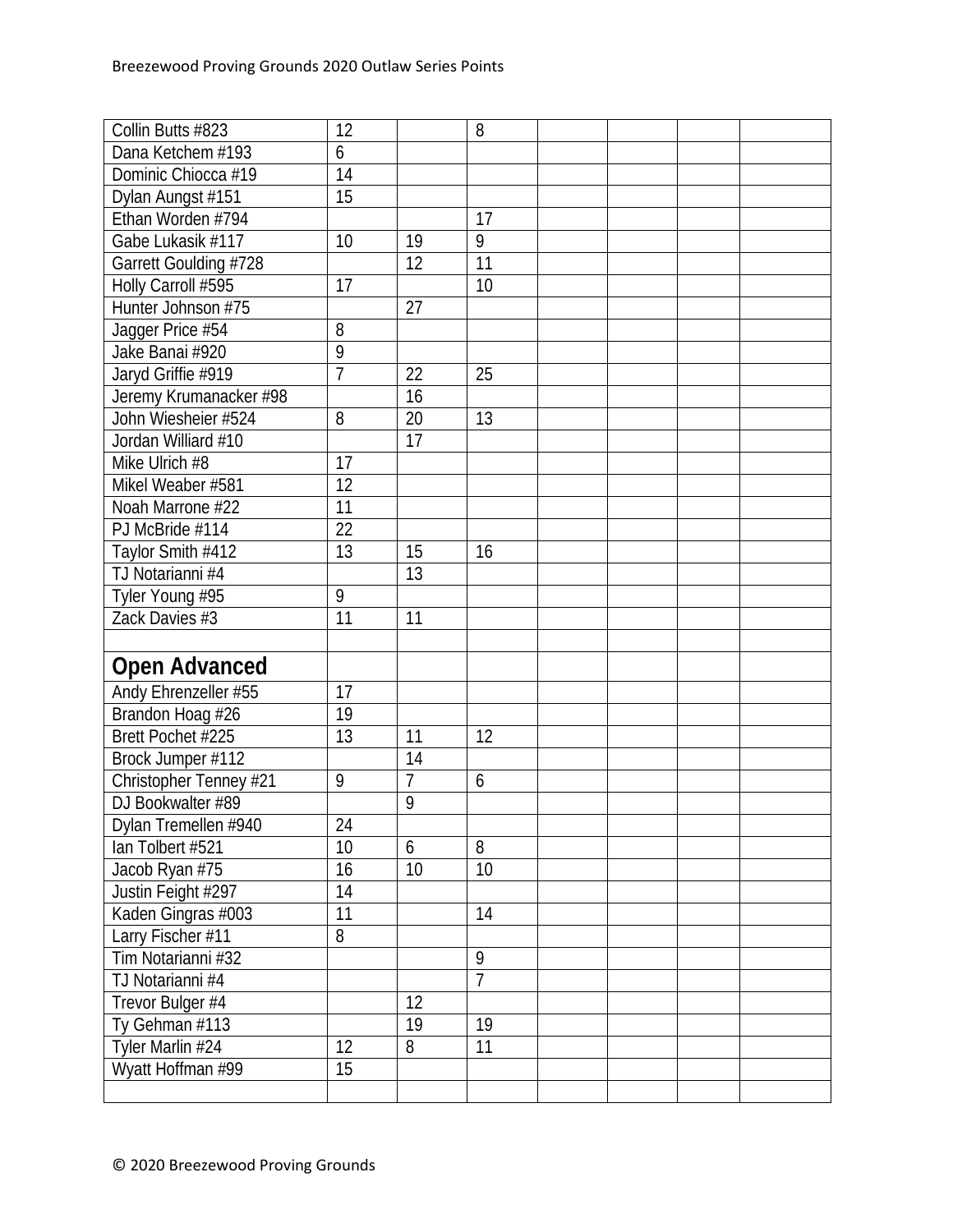| Women Open             |                  |                 |                 |  |  |
|------------------------|------------------|-----------------|-----------------|--|--|
| Ashley Tolbert #610    | 8                | $\overline{7}$  | 6               |  |  |
| Destiny Boden #136     |                  | 12              | $\overline{1}$  |  |  |
| Felecha Dashem ##118   | 10               | 10              | 8               |  |  |
| Kaitlin Mallette #919  | 9                | 8               | 10              |  |  |
| Maddie Hill #505       | 19               | $\overline{15}$ | 9               |  |  |
| Makayla Underwood #43x |                  | 6               |                 |  |  |
| Merissa Hendricks #22H | 11               | $\overline{11}$ | 11              |  |  |
| Sam Flack #762         | 12               | $\overline{9}$  |                 |  |  |
| Shelby Cobrando #55    | 6                | 20              | 18              |  |  |
| Tabby Krone #595       | 14               | 13              | 13              |  |  |
| Tristan Peppin #7      | $\overline{7}$   |                 |                 |  |  |
|                        |                  |                 |                 |  |  |
| Vet 30+ Open           |                  |                 |                 |  |  |
| Adam Whary #512        | 25               | 15              | 22              |  |  |
| Benny Franks #22       | 13               |                 |                 |  |  |
| Bill Haer #66          | 8                | 8               | $\overline{7}$  |  |  |
| Brendan Kuchinka #88   |                  |                 | $\overline{17}$ |  |  |
| Christopher Tenney #21 | 14               | 14              | 15              |  |  |
| Dana Ketchem #193      | 6                |                 |                 |  |  |
| Daryl Rhine #45        | 18               | 11              | 11              |  |  |
| Dave Keller #77        | 9                | $\overline{7}$  | 9               |  |  |
| DJ McBride #114        | 17               |                 |                 |  |  |
| Dustin Shelly #109     | 16               | 13              | 13              |  |  |
| Howard Dashem #629     | $\overline{7}$   |                 | 6               |  |  |
| James Marrone #76      | 10               | 10              |                 |  |  |
| Jon Blemler #326       | 20               | $\overline{17}$ | 14              |  |  |
| Josh Castaldo #587     | 11               | $\overline{9}$  | 10              |  |  |
| Justin Feight #297     |                  | 22              |                 |  |  |
| Kyle Denkovich #184    | 15               | 12              | 12              |  |  |
| Nicholas Turterr #152  | $\overline{12}$  |                 |                 |  |  |
| Tom Spencer #8         |                  |                 | 8               |  |  |
|                        |                  |                 |                 |  |  |
| <b>Open Trophy</b>     |                  |                 |                 |  |  |
| Ashley Imler #6        |                  | 5 <sup>th</sup> |                 |  |  |
| Blake Umbaugh #23      | 16 <sup>th</sup> |                 |                 |  |  |
| Braden Shaimone #02    | 1 <sup>st</sup>  |                 |                 |  |  |
| Chucky Hropovich #00   |                  |                 | 8 <sup>th</sup> |  |  |
| Collin Butts #823      | 11 <sup>th</sup> |                 |                 |  |  |
| DJ Bookwalter #89      | 8 <sup>th</sup>  |                 |                 |  |  |
| Domenic Chiocca #19    | 3 <sub>rd</sub>  |                 |                 |  |  |
| Dylan Aungst #151      | 4 <sup>th</sup>  |                 |                 |  |  |
| Gabe Lukasik #117      |                  |                 | <b>9th</b>      |  |  |
| lan Tolbert #521       | 2 <sub>nd</sub>  | 2 <sub>nd</sub> | 2 <sub>nd</sub> |  |  |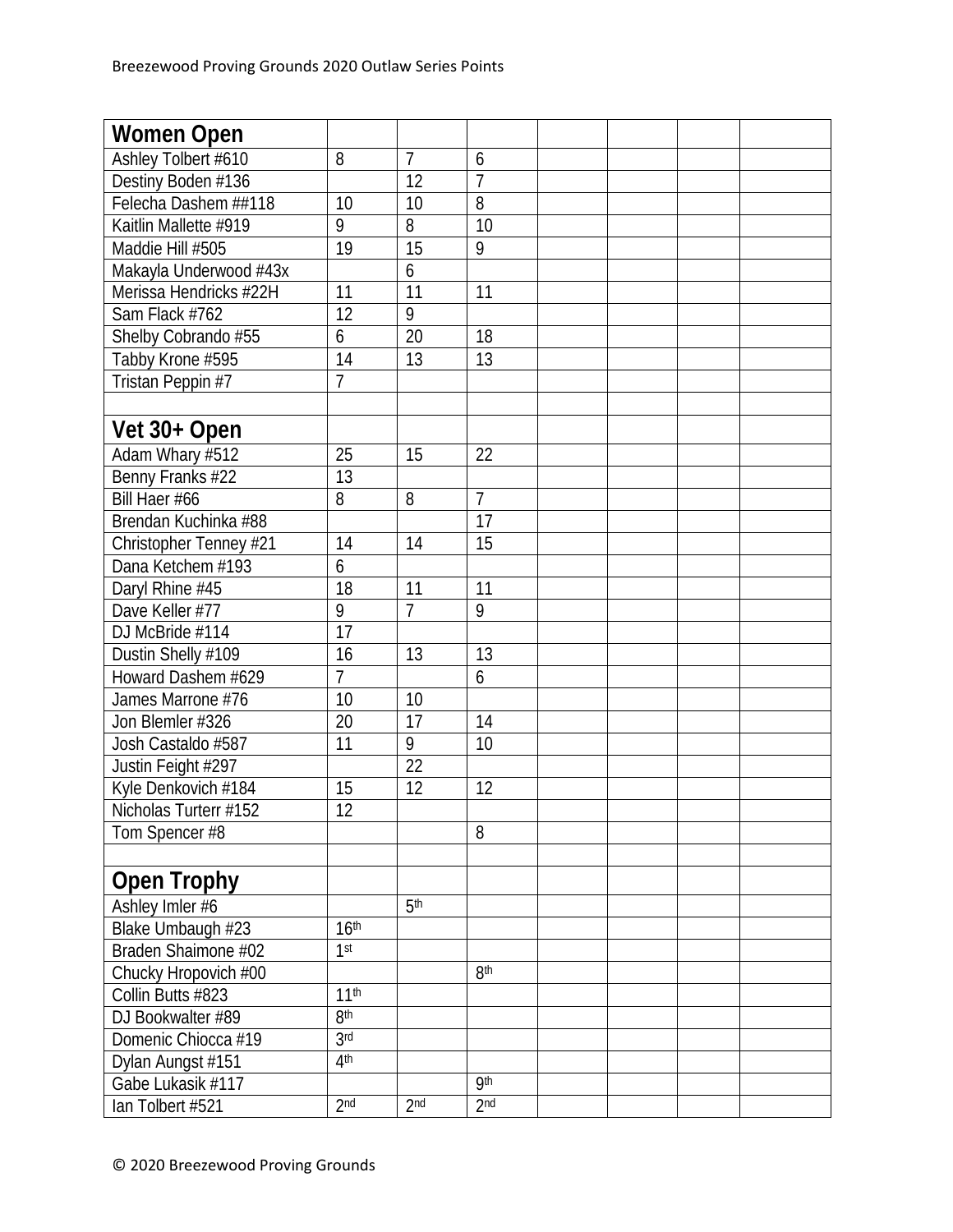| Jagger Price #54    | 10 <sup>th</sup> |                  |                  |  |  |
|---------------------|------------------|------------------|------------------|--|--|
| Jake Banai #920     | 5 <sup>th</sup>  |                  |                  |  |  |
| Jaryd Griffie #919  | qth              | 8 <sup>th</sup>  | 4 <sup>th</sup>  |  |  |
| Jonathan Laub #920  | 14 <sup>th</sup> |                  |                  |  |  |
| Jordan Williard #10 |                  | 3 <sub>rd</sub>  |                  |  |  |
| Josh Castaldo #587  |                  |                  | 6 <sup>th</sup>  |  |  |
| Joshua Cox #52      |                  | 11 <sup>th</sup> |                  |  |  |
| Madison Lukasik #8  |                  | <b>9th</b>       | 7 <sup>th</sup>  |  |  |
| Max Bittinger #846  |                  | 6 <sup>th</sup>  |                  |  |  |
| Mike Ulrich #8      | 6 <sup>th</sup>  |                  |                  |  |  |
| Ricky Campbell #82  |                  | 7 <sup>th</sup>  |                  |  |  |
| Taylor Smith #910   |                  |                  | 5 <sup>th</sup>  |  |  |
| Tim Notarianni #888 |                  | 4 <sup>th</sup>  | 3 <sub>rd</sub>  |  |  |
| TJ Notarianni #4    |                  |                  | 1st              |  |  |
| Travis Blanish #97  | 15 <sup>th</sup> | 10 <sup>th</sup> |                  |  |  |
| Tyler Marlin #24    | 7 <sup>th</sup>  | 1 <sup>st</sup>  | 10 <sup>th</sup> |  |  |
| Tyler Young #95     | 12 <sup>th</sup> |                  |                  |  |  |
|                     |                  |                  |                  |  |  |
| <b>TRIKES</b>       |                  |                  |                  |  |  |
|                     |                  |                  |                  |  |  |
|                     |                  |                  |                  |  |  |
| Open 2 Stroke       |                  |                  |                  |  |  |
| Dalton Gish #444    | 17               |                  | 9                |  |  |
| Daryl Davis #287    | 6                |                  |                  |  |  |
| Dave Swinger #520   | 13               |                  |                  |  |  |
| David Swinger #415  | 11               |                  | 7                |  |  |
| David W Wolfe #77   | 9                |                  |                  |  |  |
| John Souto #316     | 15               |                  | 8                |  |  |
| Landon Arnold #112  | 10               |                  |                  |  |  |
| Larry Fischer 311   | 7                |                  |                  |  |  |
| Sam Harkabusic #7   |                  |                  | 11               |  |  |
| Shane Hunt #12      | 14               |                  |                  |  |  |
| Shawn Fearick #313  | 8                |                  |                  |  |  |
| Wyatt Watson #69    | 12               |                  | 6                |  |  |
| Zac Howard #249     | 22               |                  | 16               |  |  |
|                     |                  |                  |                  |  |  |
| Open 4 Stroke       |                  |                  |                  |  |  |
| Ashley Imler #6     |                  |                  | 10               |  |  |
| Bryan Ditch #97     | 12               |                  | 11               |  |  |
| Isaiah Marker #12   | 11               |                  |                  |  |  |
| John Souto #316     |                  |                  | 6                |  |  |
| Lee Marker #5       | 19               |                  | 14               |  |  |
| Nathan Mellon #36   | $\overline{7}$   |                  | 8                |  |  |
| Ruston Renn #69     | 9                |                  | 12               |  |  |
| Sam Flack #762      | 8                |                  |                  |  |  |
|                     |                  |                  |                  |  |  |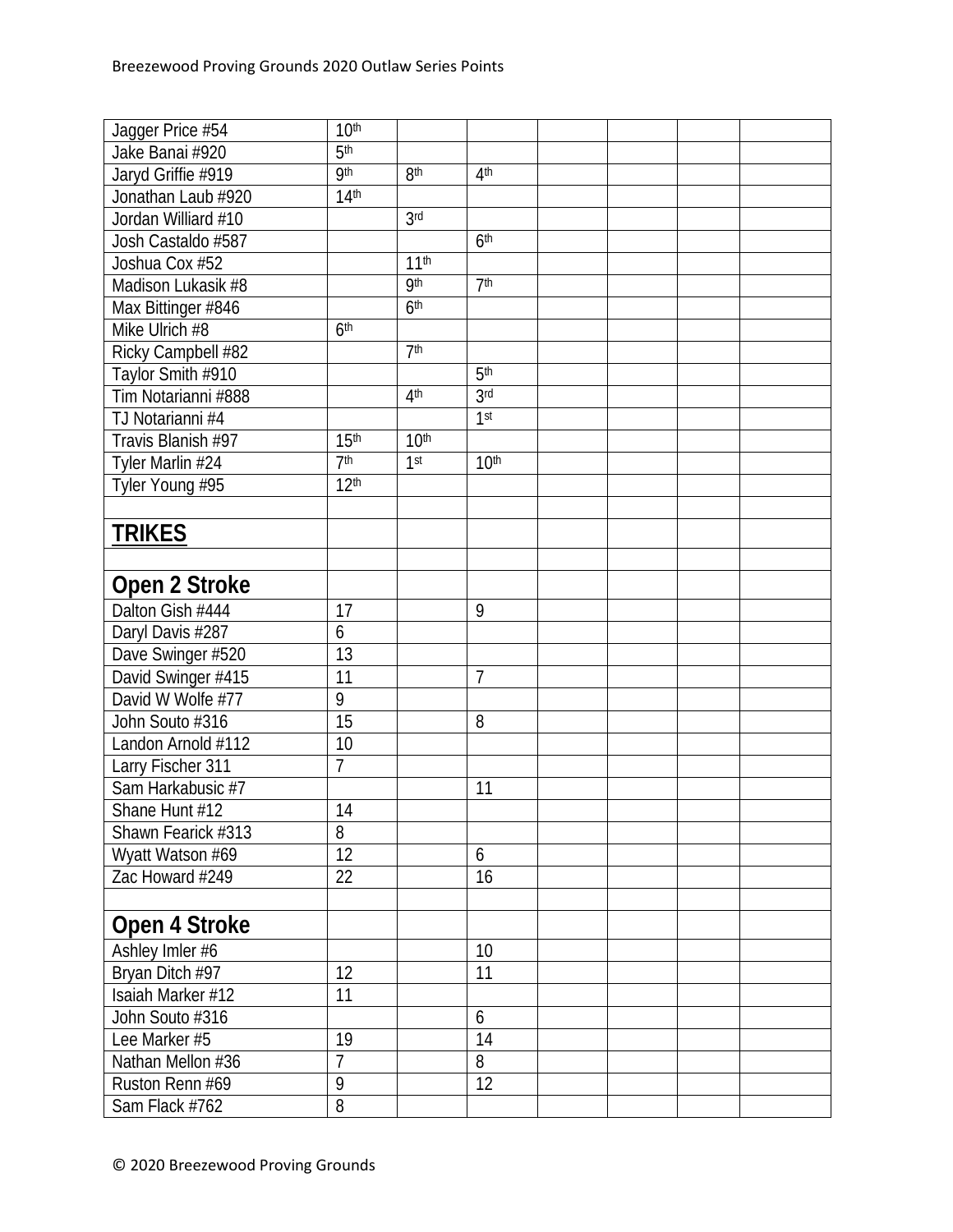| Sean Ridgway #314    | 14              | 19              |  |  |
|----------------------|-----------------|-----------------|--|--|
| Steven Jacoby #17x   | 6               |                 |  |  |
| Tyler Hershey #27H   |                 | $\overline{7}$  |  |  |
| Wyatt Watson #69     | 10              | 9               |  |  |
|                      |                 |                 |  |  |
| Up to 200 4 Stroke   |                 |                 |  |  |
| Brooks Hale #210     | 9               | 10              |  |  |
| Bryan Ditch #97      | 20              | 19              |  |  |
| Ed Steinmann #55     | $\overline{7}$  |                 |  |  |
| Isaiah Marker #12x   | 13              |                 |  |  |
| John Souto #316      | 8               |                 |  |  |
| Max Mortellite #621  |                 | 11              |  |  |
| Ray Eldridge #747    |                 | 12              |  |  |
| Shane Hunt #12       | 15              |                 |  |  |
| Tyler Hershey #274   | 11              |                 |  |  |
| Wilson Marker #25    | 10              |                 |  |  |
| Wyatt Watson #69     | 12              | 14              |  |  |
|                      |                 |                 |  |  |
| Women Open           |                 |                 |  |  |
| Ashley Imler #6      |                 | 13              |  |  |
| Regina Swinger #3    | 8               | 8               |  |  |
| Sam Flack #762       | 13              |                 |  |  |
|                      |                 |                 |  |  |
| <b>Kids Open</b>     |                 |                 |  |  |
| Benjamin Galanti #1  |                 | 6               |  |  |
| David Swinger #68    | 13              | 15              |  |  |
| Max Mortellite #621  |                 | 10              |  |  |
| Patterson Hale #210  | 6               | 8               |  |  |
| Raymond Eldridge #95 |                 | $\overline{1}$  |  |  |
| Wesley Frank #773    | 8               |                 |  |  |
|                      |                 |                 |  |  |
| <b>Open Money</b>    |                 |                 |  |  |
| Andy Ehrenzeller #55 | 2 <sub>nd</sub> |                 |  |  |
| Dalton Gish #444     | 3rd             | 4 <sup>th</sup> |  |  |
| Dave Swinger #520    | <b>g</b> th     |                 |  |  |
| Isaiah Marker #5     | 5 <sup>th</sup> |                 |  |  |
| John Souto #316      |                 | 6 <sup>th</sup> |  |  |
| Landen Arnold #112   | 6 <sup>th</sup> |                 |  |  |
| Lee Marker #5        |                 | 2 <sub>nd</sub> |  |  |
| Nathan Mellon #36    | 8 <sup>th</sup> | 7 <sup>th</sup> |  |  |
| Sam Harkabusic #7    |                 | 3 <sup>rd</sup> |  |  |
| Sean Ridgway #314    | 4 <sup>th</sup> | 5 <sup>th</sup> |  |  |
| Shawn Fearick #313   | 7 <sup>th</sup> |                 |  |  |